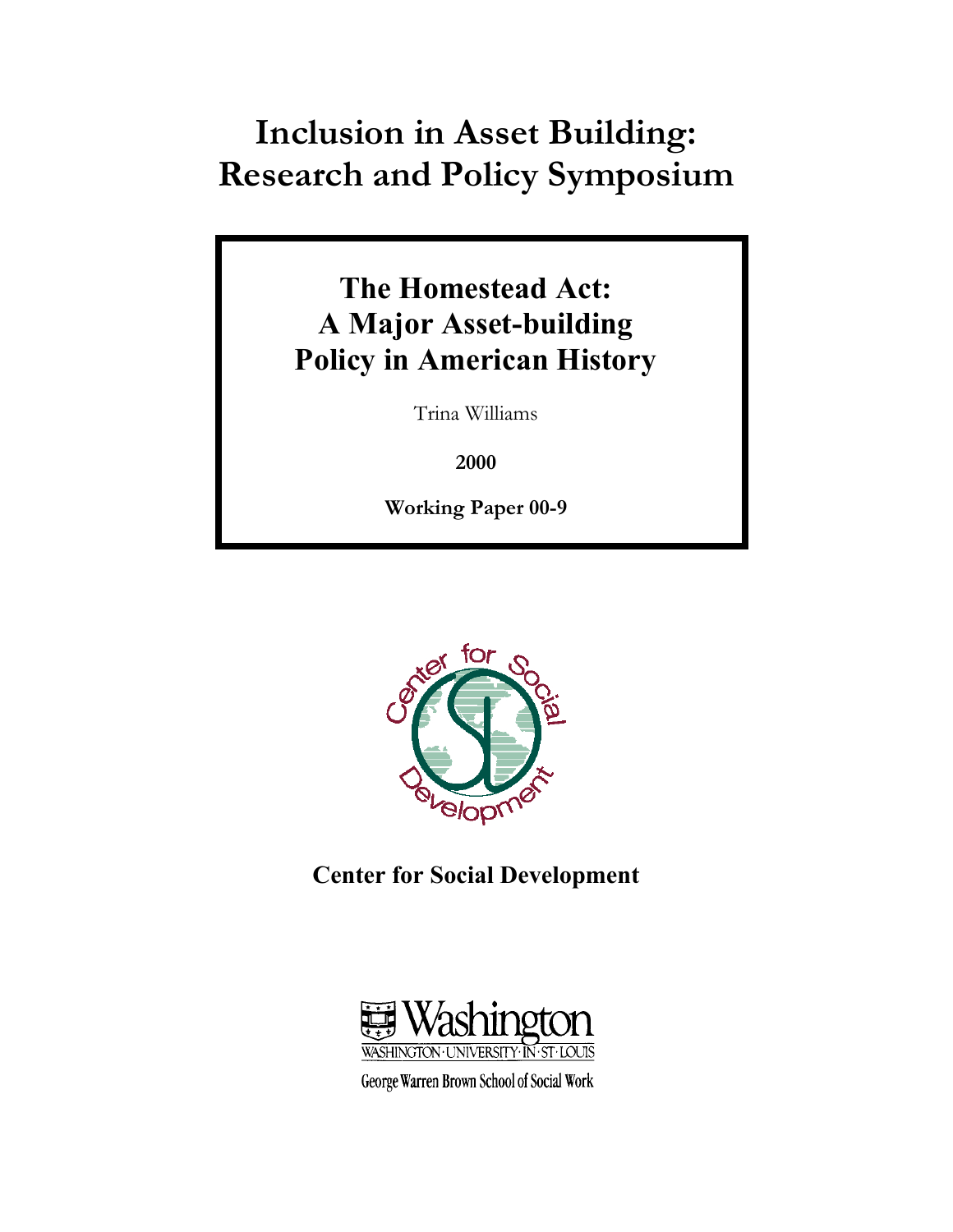## **The Homestead Act: A Major Asset-building Policy in American History**

Trina Williams

**September 2000** 

**Working Paper 00-9** 

**Center for Social Development Washington University George Warren Brown School of Social Work Campus Box 1196 One Brookings Drive St. Louis, Missouri 63130 Telephone: (314) 935-7433 Fax: (314) 935-8661 http://gwbweb.wustl.edu/csd E-mail: csd@gwbmail.wustl.edu** 

This paper was commissioned for the *Inclusion in Asset Building: Research and Policy Symposium*, Center for Social Development, Washington University in St. Louis, September 21- 23, 2000.

The symposium was sponsored by the Ford Foundation and the George Warren Brown School of Social Work at Washington University. The organizers and editors were Michael Sherraden and Lisa Morris.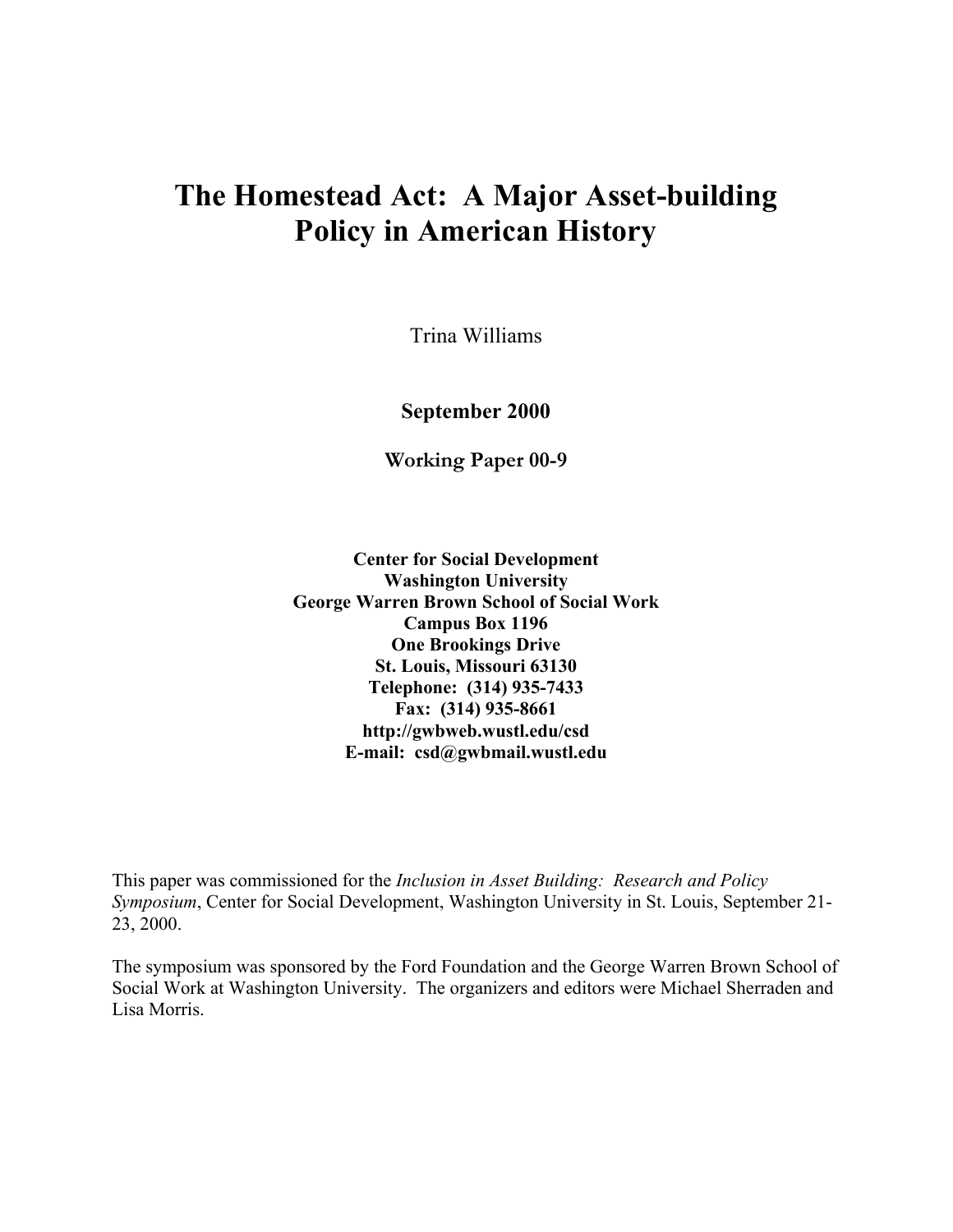Land policy plays an important role in U.S. history. From frontier life as exemplified by Laura Ingalls Wilder in her Little House on the Prairie books (e.g., Wilder, 1935) to key moments such as the 1889 Land Run in Oklahoma, policy decisions about property shaped how and where people lived in early American society. One of the more enduring pieces of legislation shaped settlement in the Western territories from 1863 to 1939. Signed into law on May 20, 1862, by Abraham Lincoln, the Homestead Act was one of the nation's first major domestic policies.<sup>\*</sup> This Act is important for several reasons. It represents consensus culminating from a larger dialogue concerning the rights of citizenship, how the nation's land resources would be managed, and whether an opportunity should be provided for persons other than the wealthy to own property in the Western territories. In addition, it complements other policy and economic changes that were taking place simultaneously during the latter part of the  $19<sup>th</sup>$  century.

This paper will address three questions: What is the significance of the Homestead Act? Who benefited from the Homestead Act? What can we learn from the Homestead Act? After an introduction to the Homestead legislation and how it was implemented, there will be an empirical analysis that considers the long-term impact of the Act. This will entail a calculation of the descendents each Homestead family might have had, based on a few reasonable demographic assumptions, followed by an estimation of how many people living today could have had ancestors who received property through this transfer of assets. Considering implications that follow from the Homestead Act, the paper will discuss principles for policy that provides genuine opportunity for citizens while contributing to the long term development of the nation's resources, particularly looking toward future generations.

#### **Significance of the Homestead Act**

#### Historical Background

1

Land commonly known as the public domain was granted to or purchased by the United States government between 1781 and 1853.<sup>1</sup> This essentially included all land owned by the federal government and not a part of the original 13 states. Excluding Alaska, the total area encompassed nearly 1.5 billion acres through the following territorial acquisitions: state cessions, the Louisiana Purchase, Red River Basin, cession from Spain, Oregon Compromise, Mexican cession, purchase from Texas, and the Gadsden Purchase (U.S. Department of Interior, 1998; see map in Appendix). How to administer this public land that formed a continuous strip

<sup>✼</sup> I have benefited from comments by economist Douglass North as well as advice regarding estimation methods by demographers David Coleman and Eugene Hammel. The original idea for this paper was conceived by Michael Sherraden, who also guided and advised the project.

The research on this paper was funded by the Ford Foundation and supported by the Center for Social Development at Washington University in St. Louis.

<sup>&</sup>lt;sup>1</sup> Prior to European colonization, land was occupied by various Indian tribes both north and south of what has become the Mexican border. Although wars and dishonesty were often the means of acquisition, by 1853 all the property being considered was the legal possession of the United States government. One author (Gates, 1976) explains how promoters, frontier settlers, and fur traders pushed the government to enter treaties with Indians which today would be regarded "as unconscionable" (pp. 223-224). Even those agreements that had been made were often honored only when reservations "did not contain land desired by the whites" (Robbins, 1976, p.233).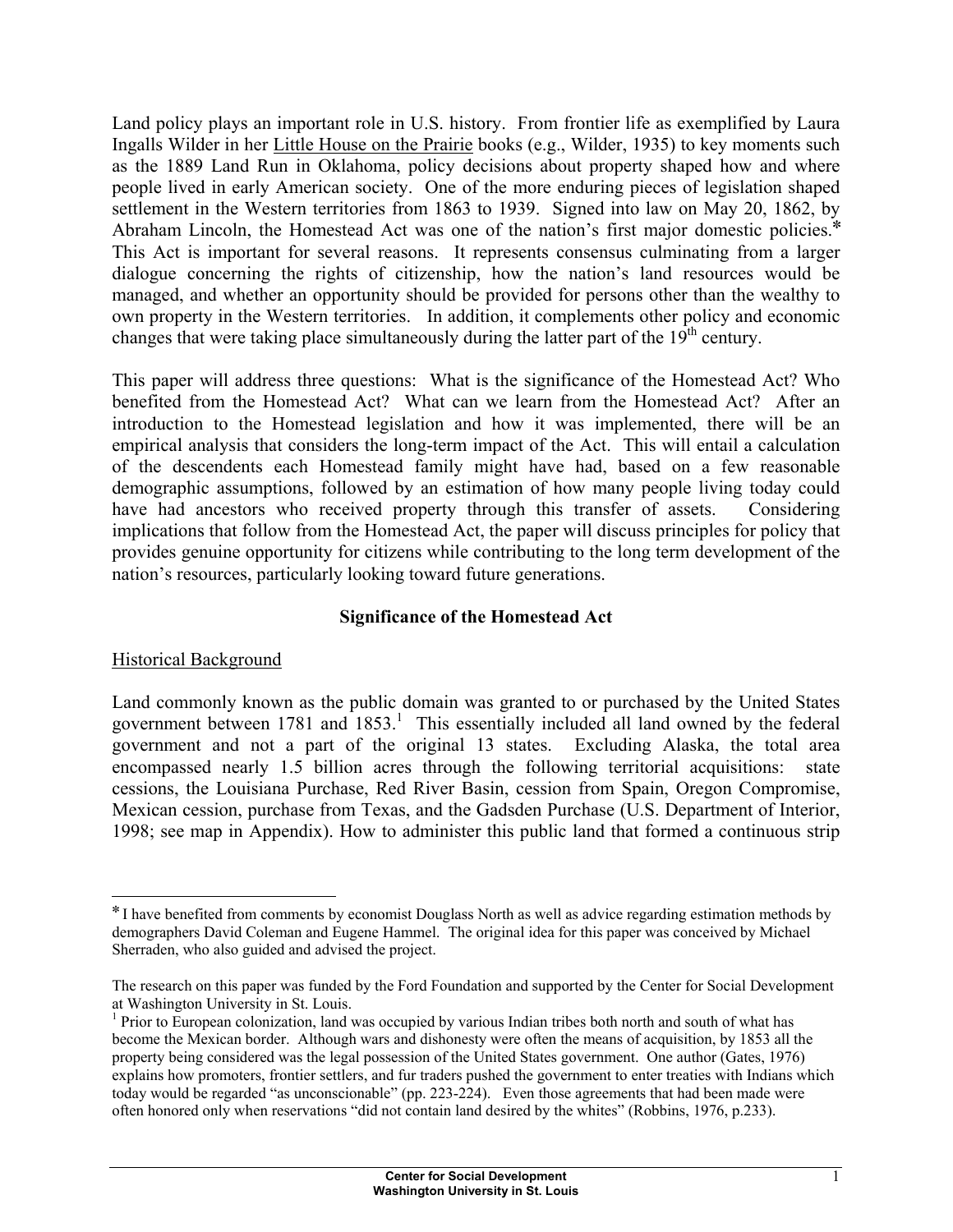of territory from east to west coast was an important part of early governmental policy. Congress passed 3500 land laws between 1785 and 1880 (Gates, 1970).

The primary policies governing federal property in the United States were decided soon after attaining independence (Hughes, 1987; Robbins, 1976). The land ordinance of 1785 established a system of surveying to measure territories and divide them up for public sale. Townships of 36 square miles were marked off and divided into one-square mile sections of 640 acres. Congress reserved certain sections in a township for government use and to establish common schools (Dick, 1970; Robbins, 1976). Complementing this arrangement, Congress passed the Northwest Ordinance in 1787, which established laws whereby territories could become states (Hyman, 1986; North & Rutten, 1987).

Opposing viewpoints arose on how to best distribute the property.<sup>2</sup> Initially, available land was to be auctioned as entire sections (640 acre lots) to the highest bidder at a minimum price of one to two dollars per acre. There were complaints that the price was too high and the acreage too large, favoring the wealthy and speculators rather than small farmers. Politicians such as Thomas Jefferson, William Henry Harrison, and Albert Gallatin (who represented the frontier region of Pennsylvania) favored an agrarian republic made up of many small landholders and argued that the land should be sold in smaller plots at a reduced price to maintain economic democracy (Cross, 1995; Robbins, 1976). Numerous petitions were made to Congress for change, but the political reality was that raising revenue was the high priority. Since the "new government was practically bankrupt. . . one of the first thoughts of statesmen was to sell the public land and bolster the country financially" (Dick, 1970, p. 6).

However, attempts to sell land in large bundles at high prices did not always succeed. There were often owner resells and bounty warrants where land could be purchased at cheaper than \$1 an acre (Gates, 1941; Lebergott, 1985; North & Rutten, 1987). In addition, many people on the frontier did not honor the official laws. Groups of settlers simply started living off the land, whether farming, cutting timber, or extracting natural resources. Some even formed squatters clubs to protect property, keep bidding at minimums, ensure their members got the best land, and enforce their own informal norms. The Eastern reaction to these practices was typically negative; laws were passed to fight against squatting and unauthorized occupancy (Dick, 1970; Robbins, 1976).

By 1832, raising revenue was no longer the most pressing priority because President Jackson had paid off the national debt. In addition, the very wealthy had other investment options and their portfolios were more likely to include city lots rather than farmland (Lebergott, 1985). These changing competitive factors along with new political concerns stemming from the growing political power of western states and territories led to laws and institutional changes that shifted the balance from large landowners and eastern investors toward smaller landowners and

 $2 \text{ In his overview of land policy, Gates (1976) discusses two major divisions of opinion: how to dispose of the land$ and how quickly the land should be surveyed and opened for settlement. The first concern was whether to grant large estates to influential people and whether the benefits from the sales revenue should go to the state or territory wherein the land was sold or to the federal government to distribute among all the states. The second concern was whether quick sale at favorable rates in the new territories would draw population away from existing eastern states, thus negatively impacting congressional representation, land values, and employment. The East and West typically had opposing opinions on these issues.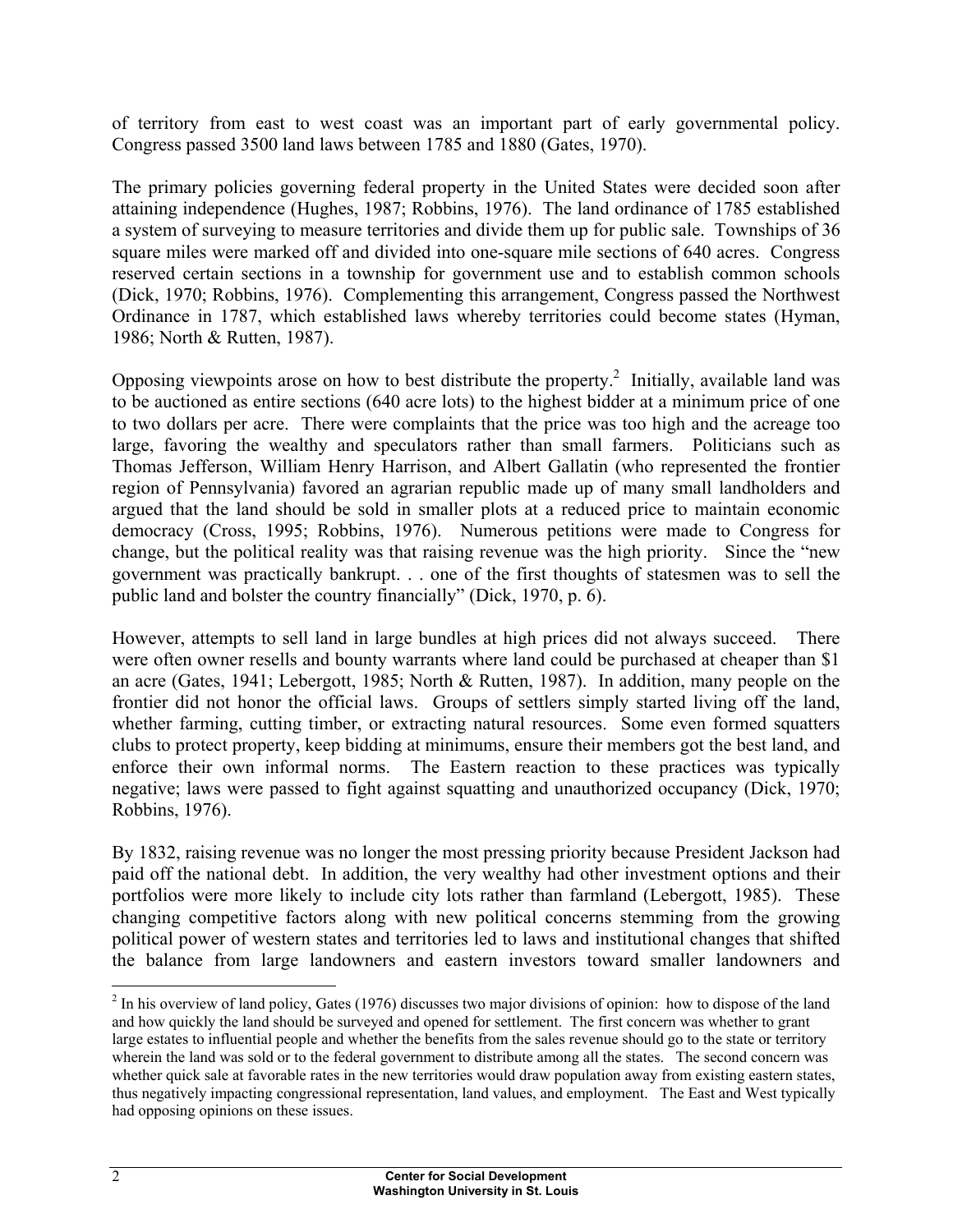independent farms. The Preemption Act of 1841 allowed squatters with an established claim guaranteed permission to purchase their land at the minimum price of \$1.25 an acre once the area opened for survey and settlement. The Graduation Act of 1854 reduced the minimum fixed price from \$1.25 to \$1.00 after 10 years and eventually as low as 12.5 cents if a plot of land went without purchase for 30 years (Dick, 1970; North, 1974; Robbins, 1976).

The culmination of these incremental changes was the Homestead Act passed in May of 1862. The statute provided that anyone who is head of a household, a military veteran, or over 21 years of age was entitled to 160 acres of unappropriated land as long as they had not borne arms against the United States Government. Applicants had to be U.S. citizens or at least have filed intention of becoming one. After filing an application for surveyed land with the appropriate land office and swearing that the property was for one's own use with the purpose of cultivation and settlement, the person had 6 months to move onto the land and begin improvements. The land was exempt from sale, taxes or previous debt.<sup>3</sup> Any time after five years, the applicant was entitled to take out final papers and receive a patent for the land, after providing evidence that all conditions had been fulfilled and paying nominal charges to the appropriate land office. If the claimant abandoned the land or changed residence, the plot reverted back to the government. The Preemptive Clause of 1841 was still in effect, however, so if homesteaders wanted to pay the minimum price per acre before the five years expired, they could still buy title to the land. This was called the commutation of a homestead (Dick, 1970; Sloan, 1976).

The beauty of the Homestead Act is that anyone who was willing to move west and stake a claim was eligible for the public land. Wage earners, recent immigrants, young adults from large families desiring private property, those seeking adventure, those wanting to shape politics or culture in the 'lawless' west, those seeking a new start, and thousands of others could all pursue their personal dreams and aspirations. Everett Dick (1970) writes that "land was the most important single social factor in frontier history;" that it "became the lure that enticed immigrants to America and settlers farther westward" (p. ix).

Citizens with little or no assets could find an unoccupied 160-acres, file a homestead application and, after living on the land for five years, possess crops, land, and financial independence. In a sense, the government was not simply giving away land, but rather the opportunity for upward mobility and a more secure future for oneself and one's children. As Everett Dick (1970) states, Just as gaining an education is the surest way to rise in society today, in colonial days the acquisition of property was the key to moving upward from a low to a higher stratum. The property holder could vote and hold office, but the man with no property was practically on the same political level as the indentured servant or slave. (pp. 1-2)

<sup>&</sup>lt;sup>3</sup> Before the Civil War, most states adopted this type of Homestead exemption to provide security in a time of volatile market forces. A reasonable portion of property was exempt from seizure to pay debts so that a household would be left with at least a place to live when facing destitution. For a good discussion of the legal, historical and philosophical foundation for these laws see Paul Goodman, "The Emergence of Homestead Exemption in the United States: Accommodation and Resistance to the Market Revolution, 1840-1880," *The Journal of American History, 80* (2) (Sept. 1993), 470-498.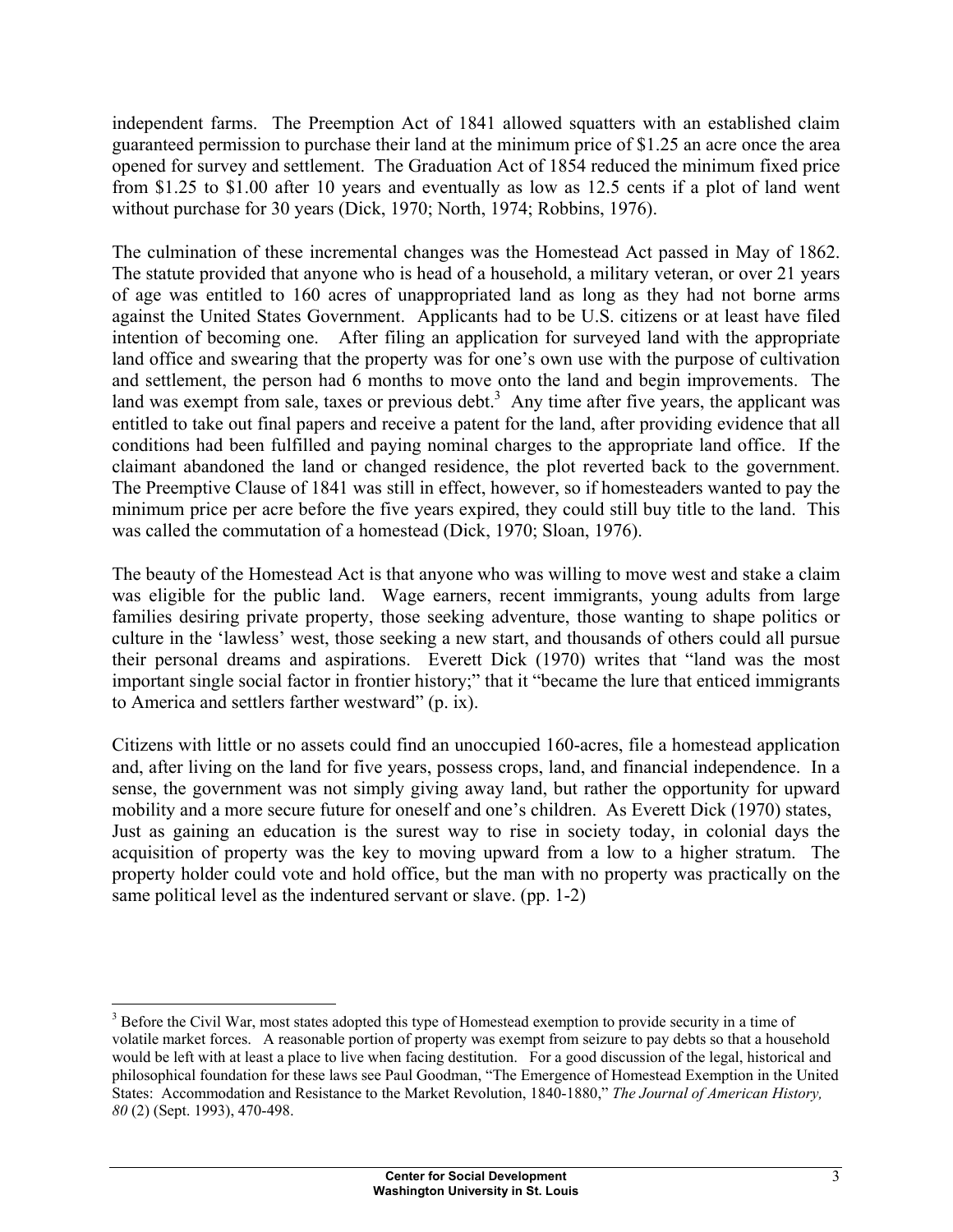Yet even with passage of the Homestead Act, the details of implementation would be the key to fulfilling its promise. It was a great opportunity, but also entailed great risk. Gaining title to the available land was not a simple task and sometimes produced false hope.

One of the biggest barriers to surviving five years and successfully attaining title was the need for at least some capital. More than land was necessary to build a farm. Deverell (1988) estimates that between \$600-\$1000 was required. At minimum, the homesteaders needed money to travel, register, plant, and sustain themselves until harvest (Cross, 1995; Danhof, 1941). A bad crop or poor weather could cause setbacks making it difficult to survive the winters. In addition, moneylenders often charged exorbitant interest rates to settlers compelled to borrow. Initially optimistic homesteaders often became discouraged and returned home (Dick, 1970).

Understandably, farmers already living on western lands benefited the most. They knew the terrain and simply claimed the best homestead property nearby (Deverell, 1988). Due to a lack of information about certain areas and terrains, professional land agents arose who understood the legal process and tried to outmaneuver newcomers, sometimes charging fees to help people find good property or selling rights to contested land before it was actually surveyed (Gates, 1970). But in spite of such difficulties, this policy did provide a viable option for adults to attain independent living on a self-managed farm, to develop assets that might appreciate over time, and to provide an estate to pass on to one's children. Indeed, a settler filing entry for a homestead with a land office was less likely to have their land dispossessed than a settler purchasing a similar plot of land from a private owner (Gates, 1996).

In his report for the Public Land Commission, Donaldson (1884) summarized the benefits of the Homestead Act as follows:

The homestead act is now the approved and preferred method of acquiring title to the public lands. It has stood the test of eighteen years, and was the outgrowth of a system extending through nearly eighty years, and now, within the circle of a hundred years since the Untied States acquired the first of her public lands, the homestead act stands as the concentrated wisdom of legislation for the settlement of the public lands. It protects the Government, it fills the States with homes, it builds up communities, and lessens the chances of social and civil disorder by giving ownership of the soil, in small tracts, to the occupants thereof. It was copied from no other nation's system. It was originally and distinctively American, and remains a monument to its originators. (p. 350)

Although the basic tenets of the Homestead Act remained the same throughout its 75 year tenure, it was adjusted several times to deal with timber interests, mining interests, grazing interests, irrigation needs, and concern for the environment. For example the area west of the  $100<sup>th</sup>$ meridian received insufficient rainfall to farm without special techniques so adjustments were made in the allowable acreage and the time necessary to remain on the land (Dick, 1970; Peffer, 1951). Also, when it appeared that forests were being harvested too quickly, some states created incentives for homesteaders to set aside part of their acreage to plant trees or required loggers to legally purchase land according to the value of the timber it contained (Robbins, 1976).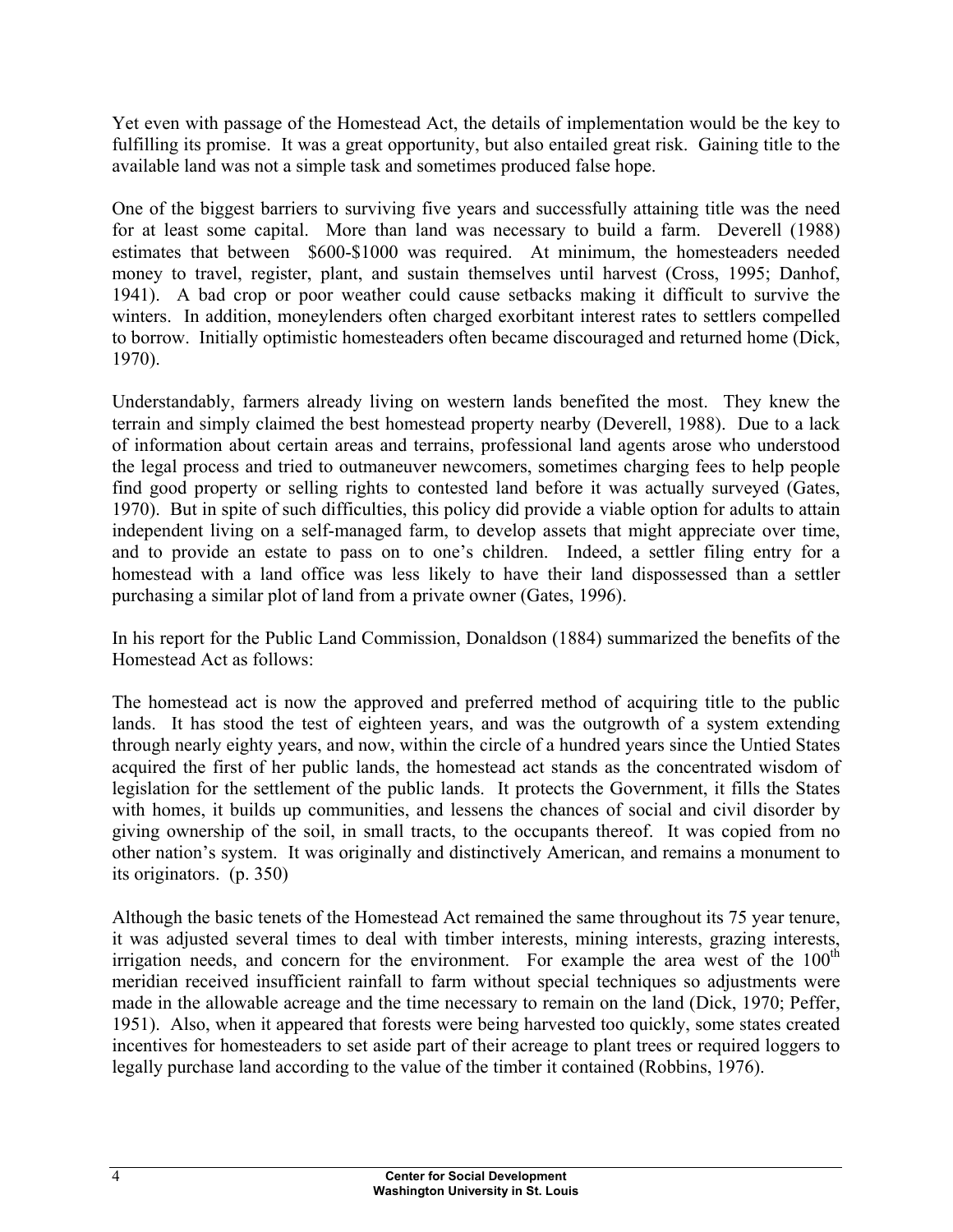By the 1920s, however, the land remaining in the public domain became less and less productive for farming. Also with an agricultural depression, it was difficult for newly beginning small farmers to sustain themselves in less fertile terrain (Dick, 1970). However, most agree that the real end of frontier settlement came with a series of laws signed by President Franklin Roosevelt (Dick, 1970; Peffer, 1951; Robbins, 1976). Two Executive orders dated November 26, 1934, and February 5, 1935, withdrew all remaining land (aside from Alaska) from the "unreserved and unappropriated public domain"(Dick, 1970, p.364). What was left could be reserved for uses such as logging and grazing, but would be owned by all citizens of the United States, not given over as private property.

Overall, this process of land transfer provided a foundation for future growth both in terms of population and the economy. As the more western parts of the frontier were settled, the Homestead Act allowed development to occur in families and communities over time. With a legal title, the farmer could pass along accumulated assets and upward mobility to descendents. For example, the original homesteader might clear 80 acres, build a house and plant a few crops each year. The homesteader's children might make more improvements by clearing the other 80 acres and raising livestock while continuing to sell crops. In addition, once enough farmers populated an area, there would be sufficient demand to establish a town, a school, retail stores, etc., creating economic opportunities outside of agriculture. This one-time transfer of property provided a mechanism and incentives for growth over generations rather than limiting benefits to one person or lifetime.

## **Number of Americans Who Have Benefited from the Homestead Act**

## Number of Homesteads granted

Building upon the narrative description of the Homestead Act above, this section will be more empirical, focusing on the actual number of people that received a title to public lands through the policy. Data from a report by Thomas Donaldson (1884), public land statistics (U.S. Dept. of the Interior, 1961), and historical statistics (U.S. Census Bureau, 1975) are compiled in Table 1 to summarize the basic information collected in land records. The first column details the number of people who submitted an application, accepted and properly entered, to secure title to public domain lands. The second column lists the number of acres requested by these applications. The third column lists the number of people making final entries (typically five years later) who were issued an equitable title (patent) to their homestead property after complying with the relevant legal requirements. The fourth column lists the number of acres transferred from the federal government to those homesteaders. Upon paying the appropriate administrative fees, those making final entries owned the land and could do with it what they pleased. Because the original Homestead Act required homesteaders to live on the land for five years, there is a lag between the original entries in 1863 and the first homestead titles granted in 1868.

The numbers for each year are tabulated into 10-year running totals. Comparing decades, the largest number of applications was submitted between 1900 and 1909, at 794,513 entries. The largest number of final titles was granted between 1910 and 1919, for 384,954 homesteads. Over the 76 year period in consideration, 3 million people applied for homesteads and almost 1.5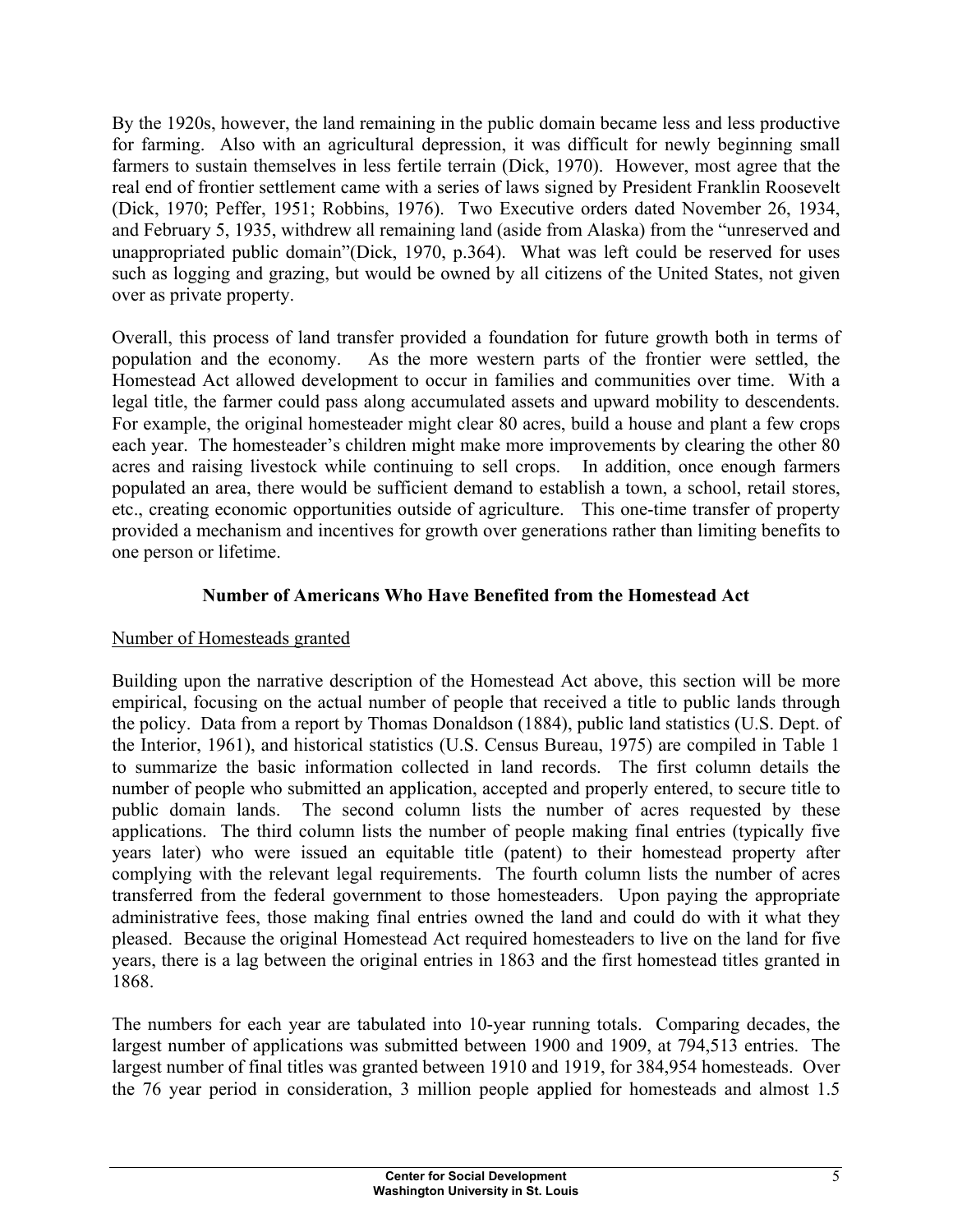million households were given title to 246 million acres of land. This represents a remarkable transfer of wealth and assets. The acreage is close to the land area of Texas and California combined.

A quick comparison makes it apparent that the number of original applications is much higher than the number of final titles issued. This may seem like a huge failure rate, and the reality is that some applicants were not able to survive for the required five years. There are other explanations, however. Although he cites some evidence of Blacks who submitted preliminary entries being intimidated by white neighbors in the South, Robbins (1976, p. 240-241) comments that the primary reason for discrepancy between the number of applications and patents was likely "dummy filings." This is when wealthy individuals or corporations employed people to make claims for agricultural homesteads so they could access timber or minerals. After stripping the land of its resources, the claimants never concluded the transaction for final entry. Each local land district included thousands of square miles making it impossible for officials to monitor and verify each entry. In addition to such possible instances of fraud, the final homestead numbers do not include commutations. Thus, if a person decided to buy their land outright at \$1.25 an acre after 6 months, they could obtain an ownership title without filing a final homestead entry (Dick, 1970; Sloan, 1976). It is important to note, however, that even if one homestead application was unsuccessful the farmer could make an entry on another plot of land. Some people made several entries before successfully attaining title to a homestead property (Dick, 1970).

The U. S. Department of the Interior (1998) lists that 287.5 million acres of the public domain was granted or sold to homesteaders. This is approximately 20% of public land and is comparable to the amount of land granted to states and the acreage sold or awarded to railroads and other corporate interests.<sup>4</sup>

### Estimated Long-term impact

Even though the Homestead Act touched many aspects of American life as the western frontier developed and territories became states, the focus of this paper is the families who acquired property as a result of this policy. The opportunity this legislation provided led many people to relocate and begin a new life. Choices made did not just affect the homesteader, but also the homesteader's family, neighbors, and any children that were born. Acquiring a homestead created a distinct lifestyle and social situation, leaving a legacy for future generations.

Given that a homestead provided a real asset that could be developed and passed on to one's children, an interesting question is how many people living today had ancestors who acquired property through the Homestead Act. This is not simply an intellectual curiosity, but rather a way to demonstrate the enduring legacy of early asset-building policy. The case can be made that once persons successfully survived on a homestead for five years and obtained title, they

<sup>&</sup>lt;sup>4</sup> Even after the Homestead Act was passed, there were other disseminations of the public domain outside of granting free land. Some land continued to be sold in larger plots and to private corporations (303,500,000 acres). Some land was granted to states for schools, public works, and other institutions (328,480,000 acres). The rest was granted to railroad corporations, veterans, or sold under special timber or desert laws (224,900,000 acres). (Data taken from the U. S. Department of the Interior (1998), "Public Land Statistics.")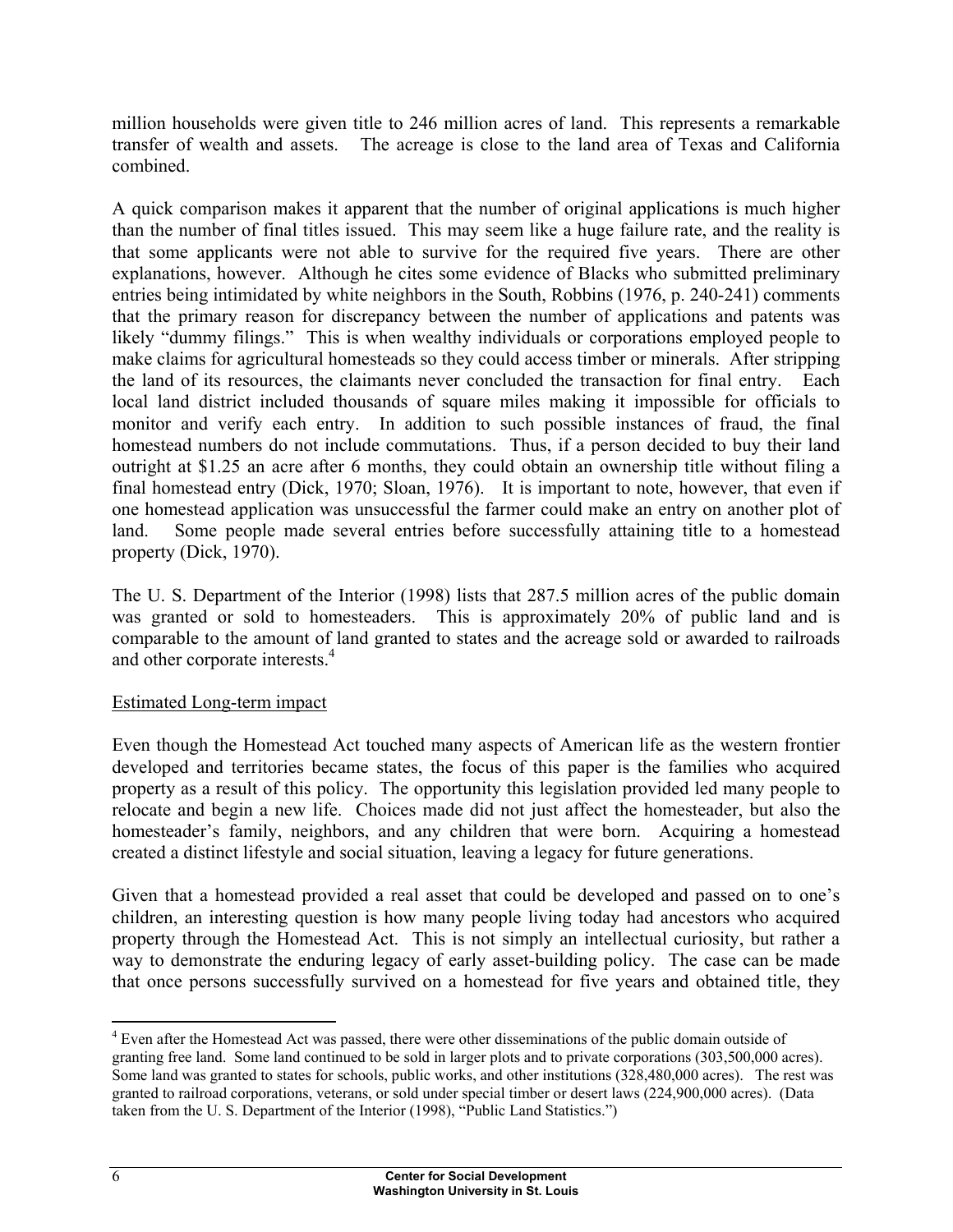became active participants in the developing economy. Whether family members continued in farming or took on other professions, future generations could have a tie to property and obtain a positive externality from ancestors that achieved upward mobility through the Homestead Act.

This section will calculate the descendents each Homestead family might have had based on a few basic demographic assumptions. This will be done through a demographic estimation with three scenarios. The demographic estimations were made according to the calculations outlined in Chart 1. The numbers are given in five year increments because many of the relevant demographic statistics are listed as such and because it makes calculating a 25-year generation easier. Starting with a single homestead family (taken from the totals in column 3 from Table 1<sup>5</sup>), calculations are made assuming a 25-year generation. The number of homesteads granted in each five-year period is multiplied by the total fertility rate during that time to calculate the total estimated number of children. $\frac{6}{6}$  The number of children is multiplied by the fertility rate 25 years later and the proportion of women ever-married in that cohort.<sup>7</sup> This provides an estimate of the number of children in the second generation. The children of the second generation are multiplied by the fertility rate 50 years later and the proportion of women ever-married 25 years later to provide an estimate of the number of children in the third generation. The children of the third generation are multiplied by the fertility rate 75 years later and the proportion of women ever-married 50 years later to provide an estimate of the fourth generation (if acquisition of the homestead was early enough for this data to be possible).

## (Chart 1 here)

The first two scenarios assume that any benefit from a homestead would pass along to all children. Table 2 presents the first scenario and projects the total possible descendents, providing a high estimate for the number of persons living today with a homesteader in their ancestry. The two youngest generations will be considered as today's adults. Thus, for the Homestead family obtaining title to property in 1878, enough time has passed for four generations to be born. The baby boomer great grandchildren born around 1953 and the 20 something great-great grandchildren born around 1978 will be counted as surviving descendents. Similarly, for a Homestead family acquiring title to public land later (in 1926), enough time has passed for only two generations. Their children born around 1951 and grandchildren born around 1976 would be counted as surviving descendents. In this high estimate, the two youngest

<sup>1</sup> <sup>5</sup> Column 3 from Table 1 will be used as the relevant number of homestead families, representing the homestead patents granted to applicants who remained on the land for five years and 'proved up.' Although many others resided upon property applied for under the Homestead Act and may have benefited from the legislation, these calculations will only include those who fulfilled the requirements to attain full legal title to the land.

 $6$  Data taken from the authoritative study on U.S. fertility by Coale & Zelnik (1963). Total fertility rate is a measure that summarizes the average number of children per woman that would be born to a hypothetical group of 1000 who, as they pass through the reproductive ages, experience the birth rates observed in the population. The numbers represent births per white woman in the United States over the given time period.

 $<sup>7</sup>$  Data taken from an article by Ryder (1986) on cohort fertility in the United States. The statistic of proportion ever</sup> married by age 45 is based upon the census reports of women by age and marital status. Adjustments and corrections were made comparing between censuses. Thus it provides a good estimate of how many of the homestead children born in the given 5-year period ever married and were likely to bear children of their own.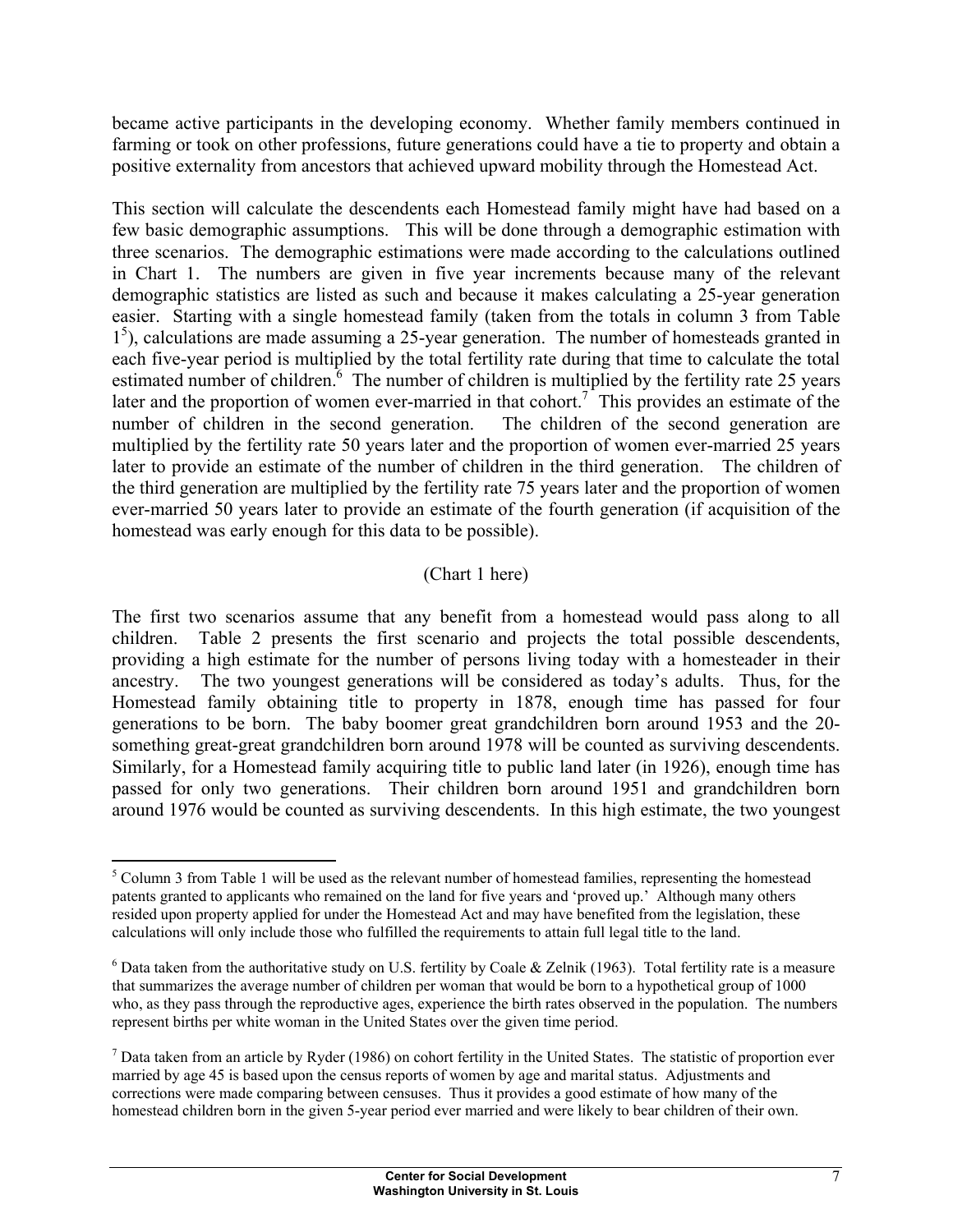generation descendents of homesteaders would range in age from 25 to 80 and number 93 million.

The second scenario is presented in Table 3 and projects the potential number of descendents using the same calculations, but provides a medium estimate. Rather than assuming the maximum possible number of children, the numbers are divided in half. This is done to be conservative and to allow for the very real possibility that the children of some homesteaders may have applied for their own homesteads or married someone with a homestead, thus duplicating numbers in downstream generations. In this medium estimate, the two youngest generation descendents of homesteaders would range in age from 25 to 80 and number 46 million.

The last scenario makes a more stringent assumption to provide a low estimate. It is predicated upon the idea that only one inheritor (amongst multiple children) would maintain the homestead and retain a benefit that could be passed along to descendents. This can be seen as a shift from equal shares, with all future generations receiving comparable benefits, to a unigeniture system where in each generation one child receives the entire benefit, which can be passed along to only one descendent. The children born to a homestead household would probably live on the homestead at some point so their children would be descendents of a homesteader, but only one child would control the property and be able to pass accrued benefits on to future generations.

Table 4 presents this third scenario. The fertility rates and proportion of ever married remain the same as they are based on observed demographic information, but this estimate is based upon the idea that only one inheritor would maintain the homestead and thus have an asset to pass on to descendents. With this low estimate, the two youngest generations of homesteaders potentially living today would range in age from 25 to 80 and number 20 million.

These calculations of the number of Homestead descendents living today are based on a reasonable demographic foundation. Chart 2 provides a summary of the three scenarios. Taking the medium estimate of forty-six million would mean that a quarter of the current U.S. adult population (aged 25 and up) potentially has ancestors who were homesteaders.<sup>8</sup> This would mean a quarter of the adult population potentially has a legacy of property ownership and assets in their background that can be directly linked to national policy. Of course, some of these ancestors might have become property owners anyway, but a significant portion likely utilized the Homestead Act as a means of upward economic mobility or to stabilize their economic position. This single policy passed in the late 1800s leaves an enduring legacy.

### (Chart 2 here)

### Situation of Blacks

The Homestead Act was passed as the country was on the brink of civil war. Given its importance as a mechanism for acquiring property, a key issue is how the legislation impacted the four million Blacks who then lived as slaves. Blacks were ineligible for any public land

<sup>&</sup>lt;sup>8</sup> The total U.S. population in 1998 was 270.3 million. The adult population (age 25 and over) was 175 million (U.S. Census Bureau, 1999).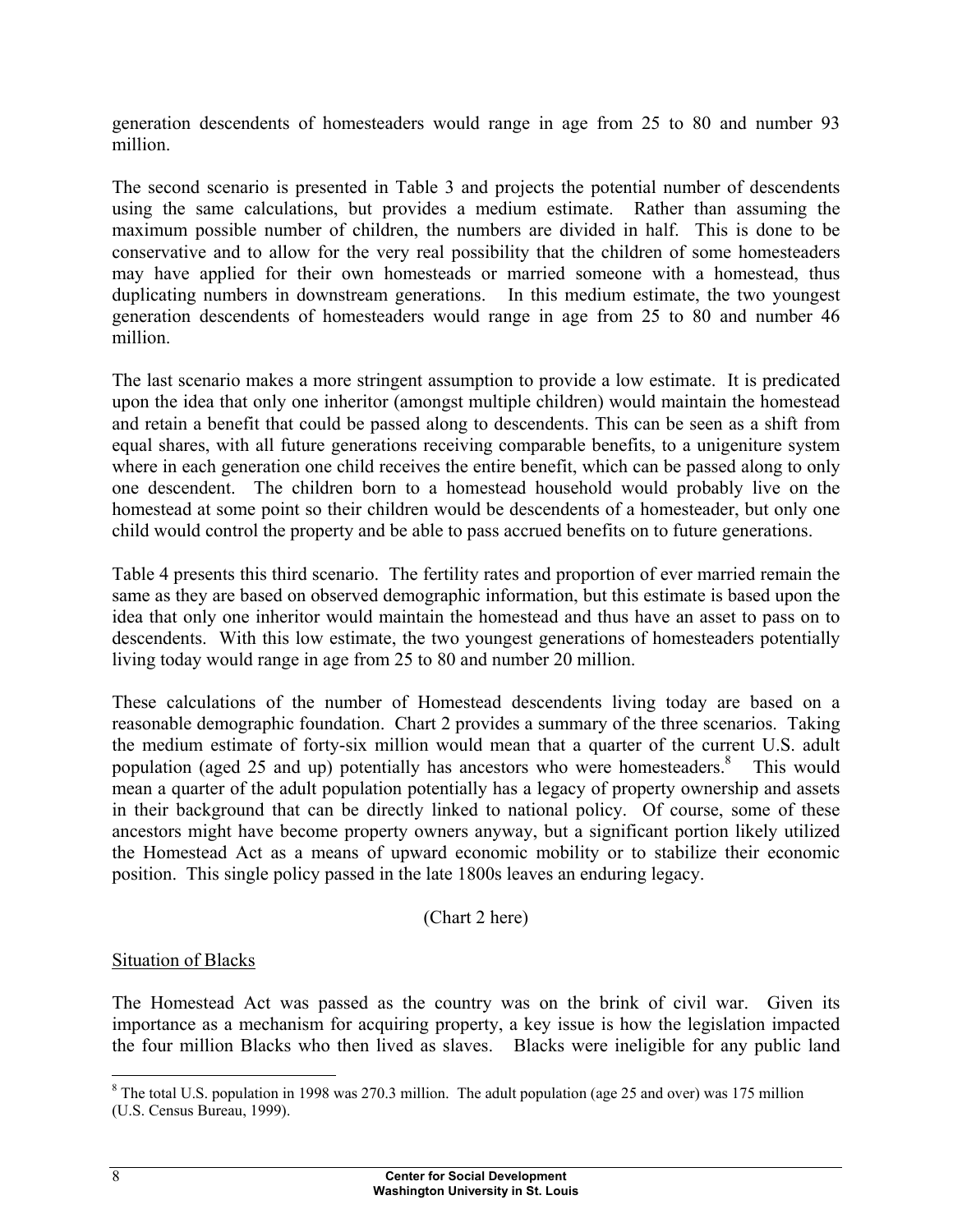prior to the Civil War because they were not considered citizens. After the Emancipation Proclamation and the end of the Civil War, the situation of Black freedmen and women often depended upon local leadership and conditions.

As early as 1865, certain white Southerners put legal obstacles in place to prevent ex-slaves from acquiring property. Magdol (1977) explains,

In the provisional state governments under President Johnson's protective leniency, planters not only prohibited black landownership but enacted extreme measures of social control that virtually restored slavery. The black codes struck directly at freedmen striving to escape their subordination and to obtain their communities. It was class and race legislation. (p. 150)

Oubre (1978) acknowledges that the Freedmen's Bureau invalidated such Black codes, but if no one enforced the directives, opposition to Black ownership made acquiring any land difficult in some areas. Ironically, Black men who served on the Union side during the War and even remained enlisted as Buffalo Soldiers to help protect settlers on the frontier from outlaws and Indian attacks were denied the opportunity to make land claims in some of the very communities they fought to defend (Cox, 1993).

Words from Lincoln and confiscation acts passed by Congress, fueled by a strong desire for land and schools, led freed slaves to believe they would be given property along with freedom.<sup>9</sup> The myth of 40 acres and a mule was never an official legislative promise, but there were moments of hope when it appeared that legal and political action would be taken to help recently freed slaves become economically independent from their former masters. Unfortunately, nothing permanent was created to help the former slaves acquire property or a better economic position.<sup>10</sup>

On June 21, 1866, Congress passed the Southern Homestead Act. Forty-six million acres of unsold public land in Alabama, Arkansas, Florida, Louisiana, and Mississippi were set aside for purchase in 80-acre plots, then later 160-acre plots. The primary beneficiaries, at least in the first six months, were to be landless freedmen. It was a rare full-scale solution attempted to assist freed slaves. In addition, the land was to be for settlers, not sold to speculators or those with mining and timber interests. The desire for land among the former slaves was strong and they deluged local land officers with requests for homesteads (Lanza, 1990). This was true even though settlement would be difficult given that most quality land had been claimed before the Civil War. What remained was primarily swamp land and pine trees that would have required much capital to improve (Gates, 1996; Magdol, 1977). Before much land had been distributed, the Southern Homestead Act, like most Reconstruction programs, was repealed in June of 1876.

 $9$  Painter (1977) describes how thousands of freed slaves left the south in 1879, searching for land and assistance in Kansas. Some found jobs and a few bought property or applied for homesteads, but most arrived poor and remained that way.

 $10 \text{ Cox}$  (1958) does an excellent job discussing deliberations of the 38th Congress in 1865 on the Freedmen's Bureau bill, which would have taken abandoned and confiscated lands of the South for use in 40-acre allotments by freedmen or refugees to rent and eventually own. She demonstrates that there were persons interested in greater freedom, aid, and land ownership for former slaves, but the recommendations hinged upon an expected confiscation of large southern plantations, which never really took place.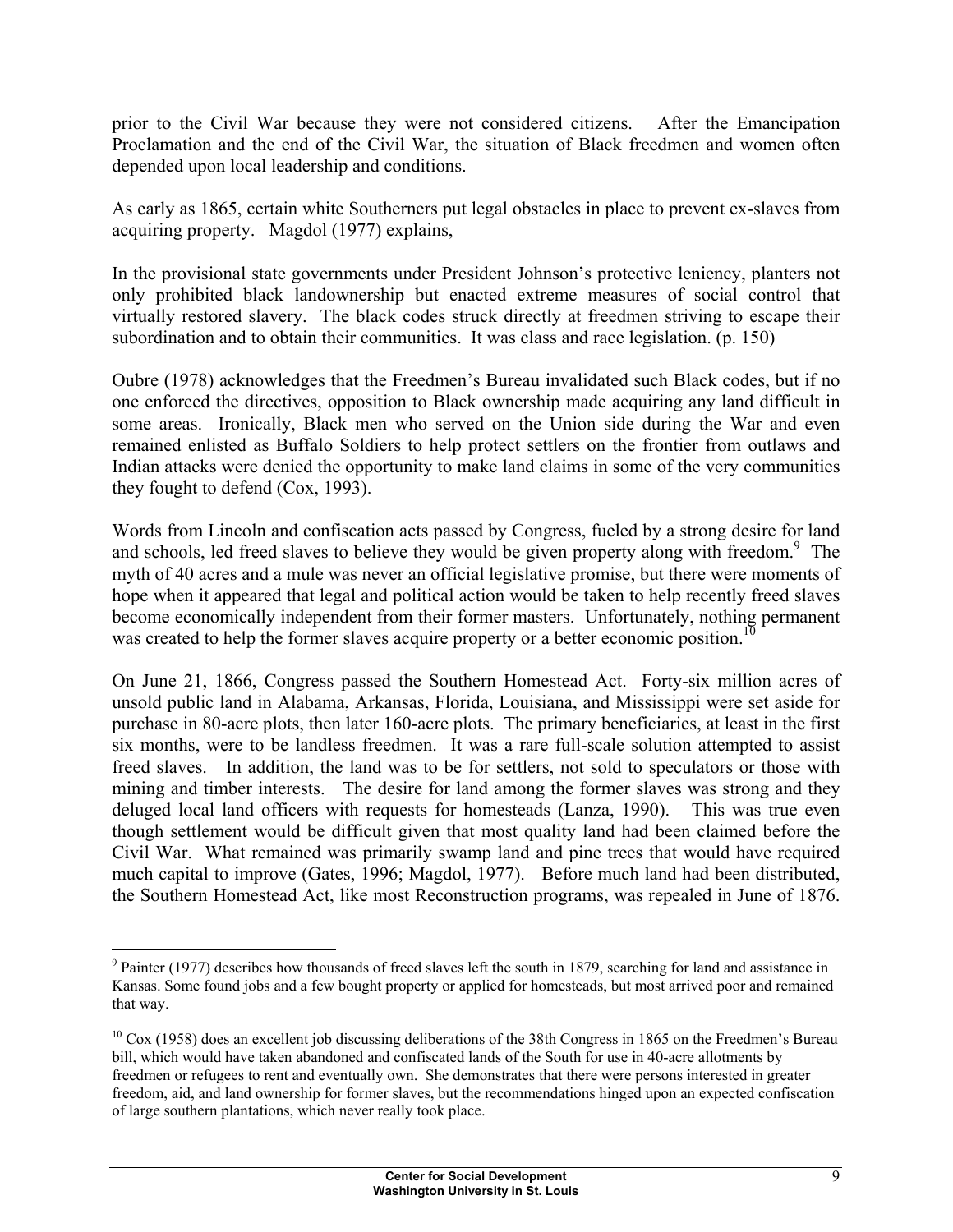The homestead only clause was taken away and the remaining land opened for sale and preemption (Lanza, 1990).

Of the 67,600 homestead applications made under the Southern Homestead Act, only 27,800 at most received final patent, which equates to the transfer of 2.9 million acres, about 6% of the land originally offered. Estimates from a sample of homestead claims in Mississippi reveal that about 23% of claimants under the Southern Homestead Act were judged to be Black. In that sample, 35% of Black claims were successful compared to 25% of white claims (Lanza, 1990). Using these percentages, 5,440 of the 27,800 final patents may have been awarded to Black homesteaders. Citing Magdol (1977), only 4,000 Blacks even made homestead entries under the Act (p. 160). Either way, the reality is that few homesteads were granted to Black claimants.

During a period where many citizens were given public land by the government, Blacks who wanted to be small farm owners had to pay for their land and struggle against obstacles that most of their White counterparts did not. This is especially unsettling given that during the initial phase of the Homestead Act, from 1863-1880, most Blacks had just been freed from slavery, faced active discrimination, and were not in a position to negotiate on equal terms. It was a missed opportunity to not use the Homestead Act as a vehicle for Black self-sufficiency, bringing the freed slaves into the existing economy using existing laws to do something at which they already had some experience. Oliver and Shapiro (1995) argue that outcomes of the Homestead Act are just one of many examples of the racialization of state policy, economic detours to self-employment, and sedimentation of racial inequality that shapes the inequality of wealth between Blacks and whites even today.

### **Reflections on Policy Implications and Lessons Learned**

Although there was political disagreement and ongoing debate, the passage of the Homestead Act provided a voice and an opportunity for small landholders. Many other arrangements were possible. Rather than becoming a nation of small farmers, there could have been a system comprised largely of tenancy and sharecropping, which was the case in other developing economies of the time.<sup>11</sup> In light of possible alternatives, the Homestead Act was a progressive policy, broadening the base of asset ownership beyond the wealthy.

Although many people were not able or chose not to take advantage of the Homestead Act, there were no real restrictions as to who could apply. There was no means-testing or provision for special populations. Rather than spreading propaganda, establishing realistic expectations and reducing fraud may have prevented some abuses and unnecessary failure, but overall it was an opportunity available to practically anyone. Ignoring the racism that hampered non-white citizens, it was an inclusive policy.

<sup>&</sup>lt;sup>11</sup> Mosk (1951)compares historical institutional development in the United States (excluding Southern states) and Latin America. He writes that the former developed a system of small landholdings while the latter developed a landed aristocracy with tenancy or peonage systems. In his analysis, the wide distribution of land ownership in the US led to the development of a dominant middle-class, higher standards of living, attraction of more immigrants, and a less rigid social structure. Other scholars make similar points that U.S. land policies were consistent with economic growth (North, 1974) and increased "access to recognized avenues of mobility, opportunity, and success" (Hyman, 1986, p. 10).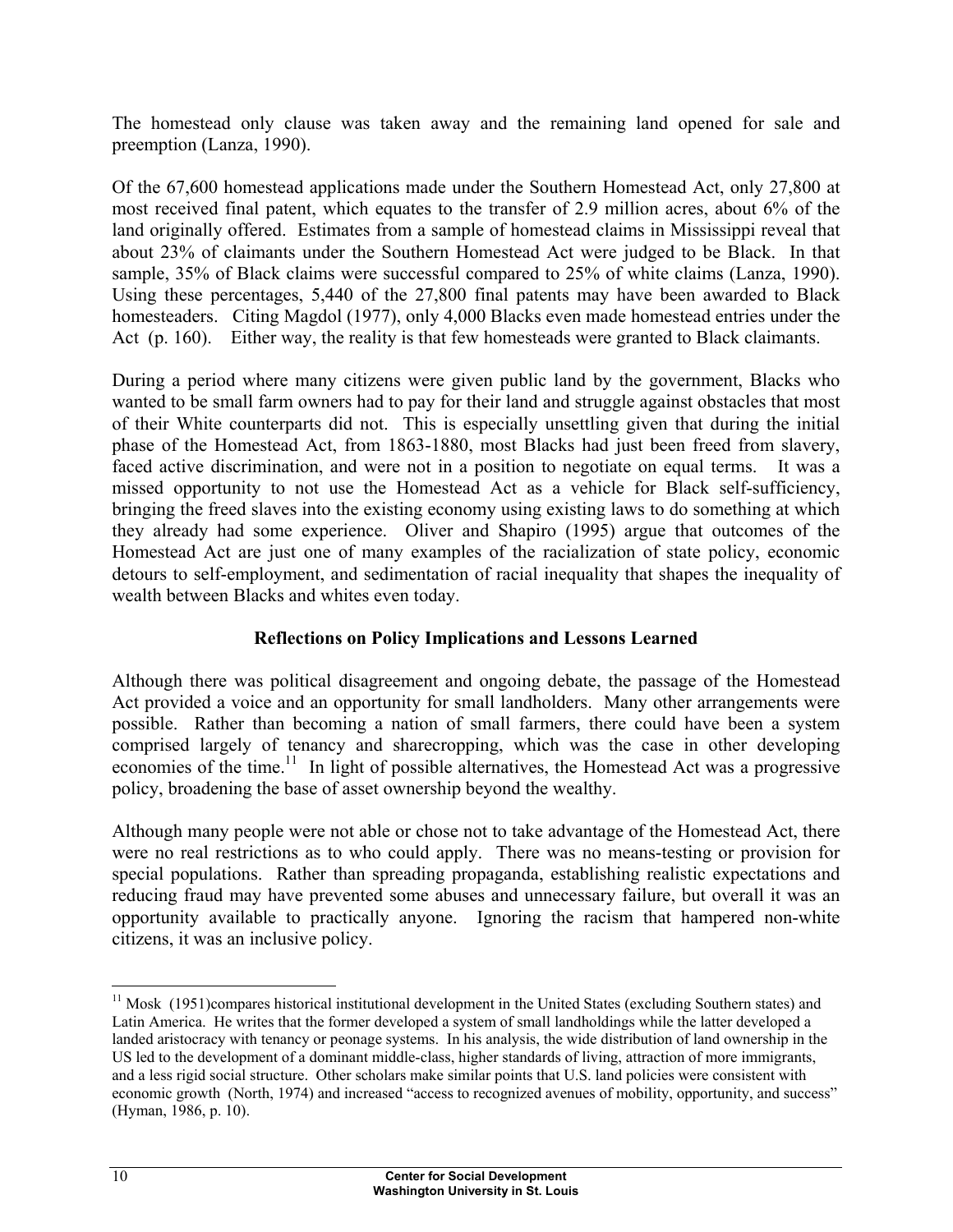The basic premise stayed constant over three quarters of a century: give land away in small parcels to persons who are willing to populate the western territories and develop the property. Although the overall goals remained consistent, there was flexibility to make minor changes based on local circumstances. In areas that were not as conducive to agriculture, concessions were made. Research made possible by the 1862 Morrill Land Grant Act and irrigation projects were financed to make unfamiliar terrains more productive. Raising cattle and increased acreage for grazing became acceptable uses as well. However, even with such adjustments the Homestead Act was a simple and enduring policy.

The nation's money and resources were invested to give people assets. Homesteads provided something of lasting value that potentially could change a person's economic status. Not only were crops produced and sold for money, but the land itself could increase in value as areas developed. The Homestead Act made it possible for a family of modest means to create a better life for the next generation. But it took ingenuity and hard work to survive on a homestead for five years. It was a participant-centered policy where each homesteader was an active contributor.

These lessons from the Homestead Act can help inform policy today. The Growing Wealth Working Group  $(GWW)$ <sup>12</sup> advocates asset-building policy similar to that exemplified by the Homestead Act: progressive, inclusive, simple, enduring and participant-centered. This might entail several guidelines. Whenever possible, ways to assist the non-wealthy should be considered and a voice should be provided to those who are currently asset poor. Policies need to be created that are inclusive and not amenable to the stigmatization of visible groups. Policies must be pursued that are simple and enduring, but flexible enough to adapt to the unique circumstances of a person or locality. And lastly, policies should be considered that are participant-centered and allow people to use their own ambition and creativity to create a future for themselves and their descendents. Considering these principles embodied within the Homestead Act might inspire modern policy initiatives that provide opportunities for individuals and families while contributing to the economic development of the nation.

### **Conclusion**

The Homestead Act was passed at a unique time in U.S. history. The populace was overwhelmingly rural and the geography, politics, and racial dynamics familiar today were in the process of being formed. The nation chose to give up some immediate revenue, to invest in its people and its future. As a result, 1.5 million families were offered a valuable asset. But the homestead legislation did more than simply transfer property from the government to private ownership. It hastened the development of the Western frontier. It is thought to have made the United States an attractive place for investors and new immigrants. It continued during a period of tremendous economic, demographic and political growth, lasting through the Industrial Revolution and the start of World War II. It is part of the ancestry of many Americans currently living in the  $21<sup>st</sup>$  century—even though they may be unaware of the fact.

<sup>1</sup>  $12$  The Growing Wealth Working Group (GWWG) is a policy development "brain trust" convened by the Corporation for Enterprise Development (CFED) and the Center for Social Development (CSD). A more detailed description of principles for asset building policy can be found in the chapter written by Robert Friedman and Ray Boshara in this volume.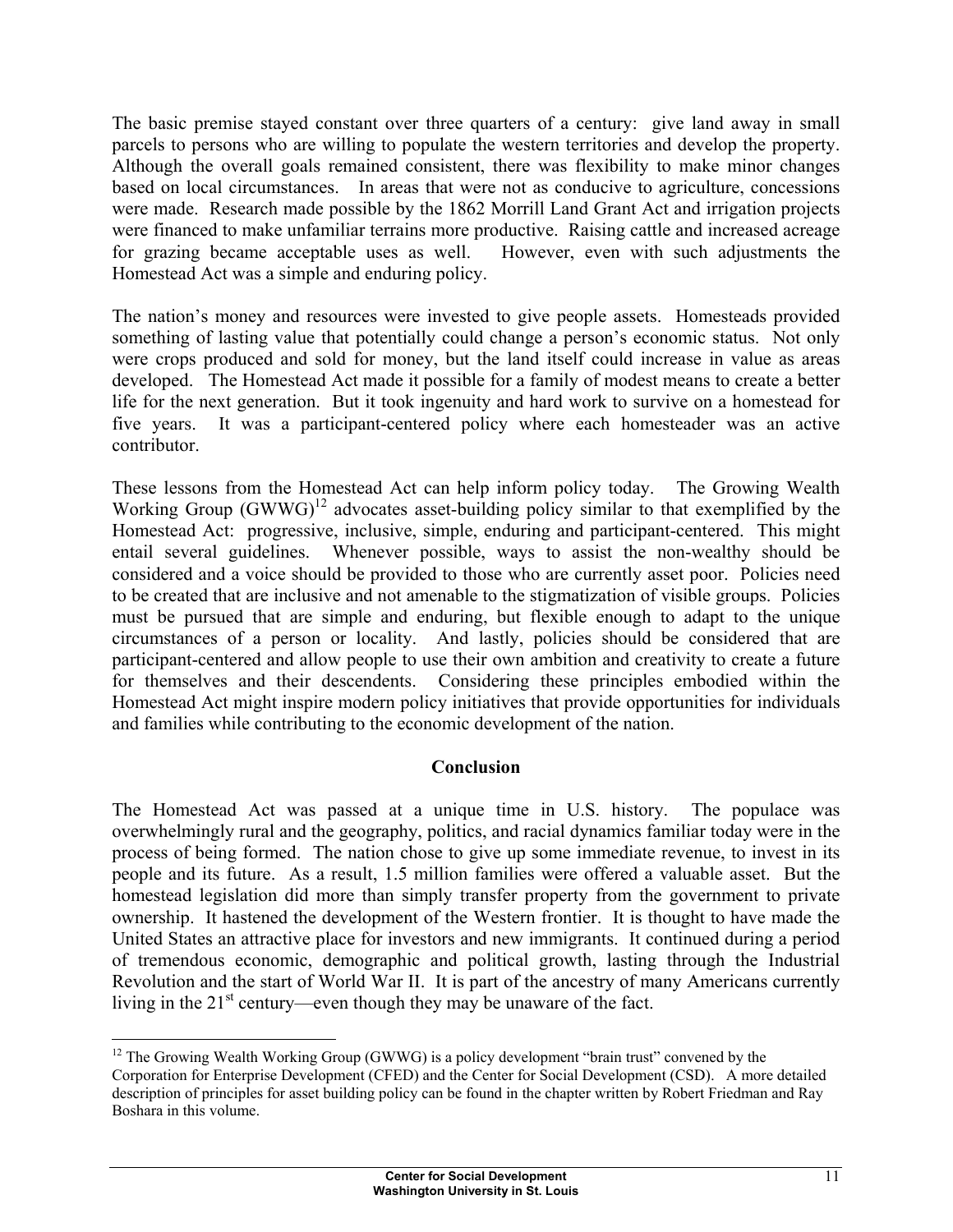Maybe understanding the enduring legacy of asset-building policies such as the Homestead Act and the G.I. Bill will lead to more openness toward similar ideas. What asset-building policies can be created today that will lead current U.S. citizens into a productive future for themselves and subsequent generations? What would be the result if the government were daring enough to create policy that provides hope and opportunity for persons who otherwise are less likely to be successful (the poor, uneducated, foster children, single mothers, etc.)? Hopefully domestic policy that provides assets and a meaningful future to individual citizens and families will not just be a part of U.S. history, but also part of its present.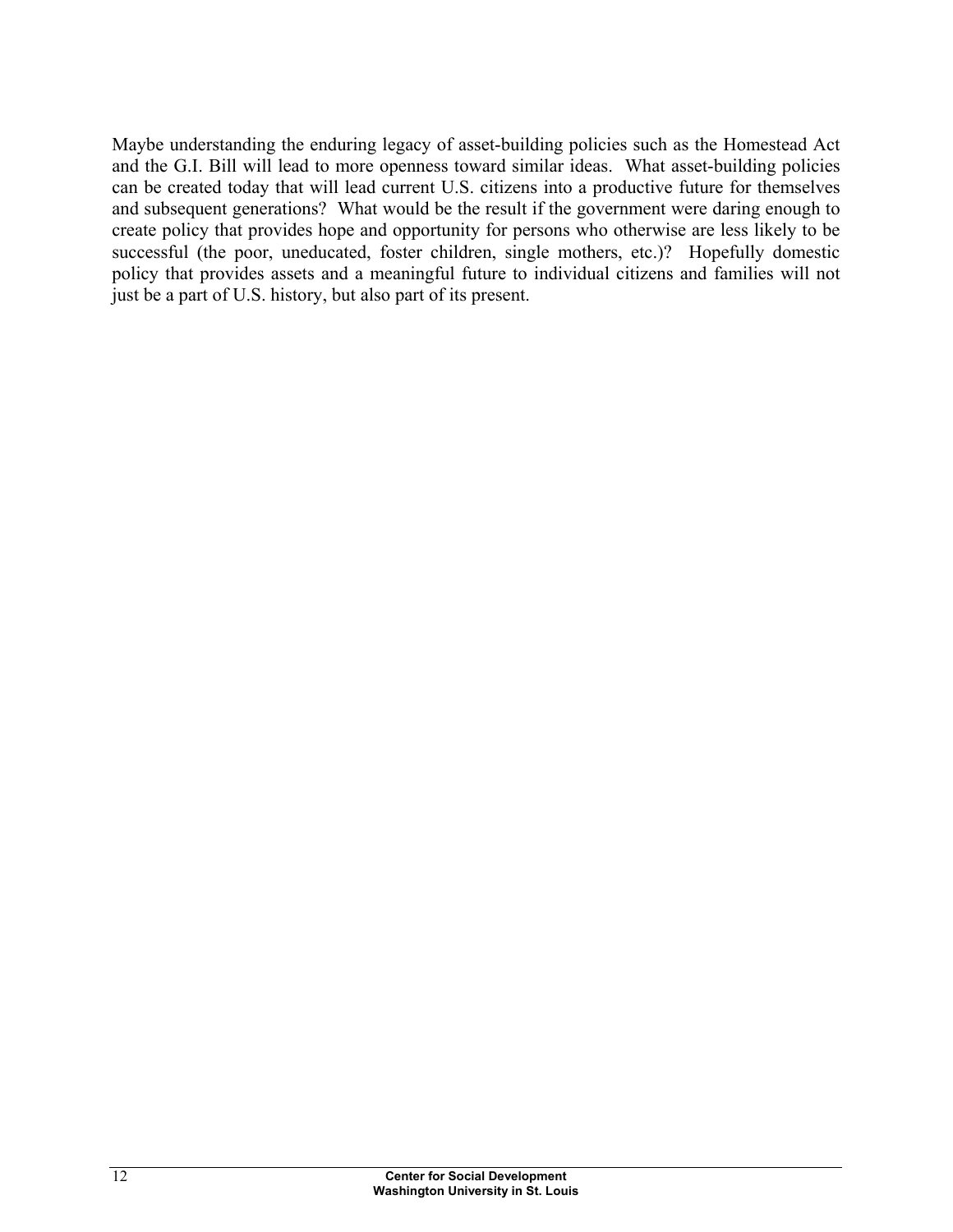## **References**

- Coale, A. J., & Zelnik, M. (1963). New estimates of fertility and population in the United States. Princeton, N.J.: Princeton University Press.
- Cox, C. (1993). The forgotten heroes: The story of buffalo soldiers. New York: Scholastic, Inc.
- Cox, L. (1958). The promise of land for the freedmen. The Mississippi Valley Historical Review, 45(3), 413-440.
- Cross, C. F. (1995). Go west,young man! : Horace Greeley's vision for America. Albuquerque: University of New Mexico Press.
- Danhof, C. H. (1941). Farm-making costs and the "safety valve": 1850-60. The Journal of Political Economy, 49(3), 317-359.
- Deverell, W. F. (1988). To loosen the safety valve: Eastern workers and western lands. The Western Historical Quarterly, 19(3), 269-285.
- Dick, E. N. (1970). The lure of the land: A social history of the public lands from the Articles of Confederation to the New Deal. Lincoln: University of Nebraska Press.
- Donaldson, T. (1884/1970). The public domain: Its history, with statistics. New York: Johnson Reprint Corp.
- Gates, P. W. (1941). Land policy and tenancy in the prairie states. Journal of Economic History, 1(1), 60-82.
- Gates, P. W. (1970). Introduction. In T. Donaldson (1884), The public domain: Its history with statistics (pp. i-xi). New York: Johnson Reprint Corp.
- Gates, P. W. (1976). American Land Policy. In V. D. Wiser (Ed.), Two Centuries of American Agriculture (pp. 213-229). Washington: Agricultural History Society.
- Gates, P. W. (1996). The Jeffersonian dream: Studies in the history of American land policy and development. Albuquerque: University of New Mexico Press.
- Goodman, P. (1993). The emergence of Homestead Exemption in the United States: Accommodation and resistance to the market revolution, 1840-1880. The Journal of American History, 80(2), 470-498.
- Hughes, J. (1987). The great land ordinances: Colonial America's thumbprint on history. In D. C. Klingaman & R. K. Vedder (Eds.), Essays on the economy of the old Northwest (pp. 1-18). Athens: Ohio University Press.
- Hyman, H. M. (1986). American singularity: The 1787 Northwest Ordinance, the 1862 Homestead and Morrill Acts, and the 1944 G.I. Bill. Athens: University of Georgia Press.
- Lanza, M. L. (1990). Agrarianism and reconstruction politics: The Southern Homestead Act. Baton Rouge: Louisiana State University.
- Lebergott, S. (1985). The demand for land: The United States, 1820-1860. Journal of Economic History,  $45(2)$ , 181-212.
- Magdol, E. (1977). A right to the land: Essays on the freedmen's community. Westport, Conn.: Greenwood Press.
- Mosk, S. A. (1951). Latin America versus the United States. The American Economic Review, 41(2), 367-383.
- North, D. C. (1974). Growth & welfare in the American past: A new economic history (2d ed.). Englewood Cliffs, N.J.,: Prentice-Hall.
- North, D. C., & Rutten, A. R. (1987). The Northwest Ordinance in Historical Perspective. In D. C. Klingaman & R. K. Vedder (Eds.), Essays on the Economy of the Old Northwest (pp. 19-31). Athens: Ohio University Press.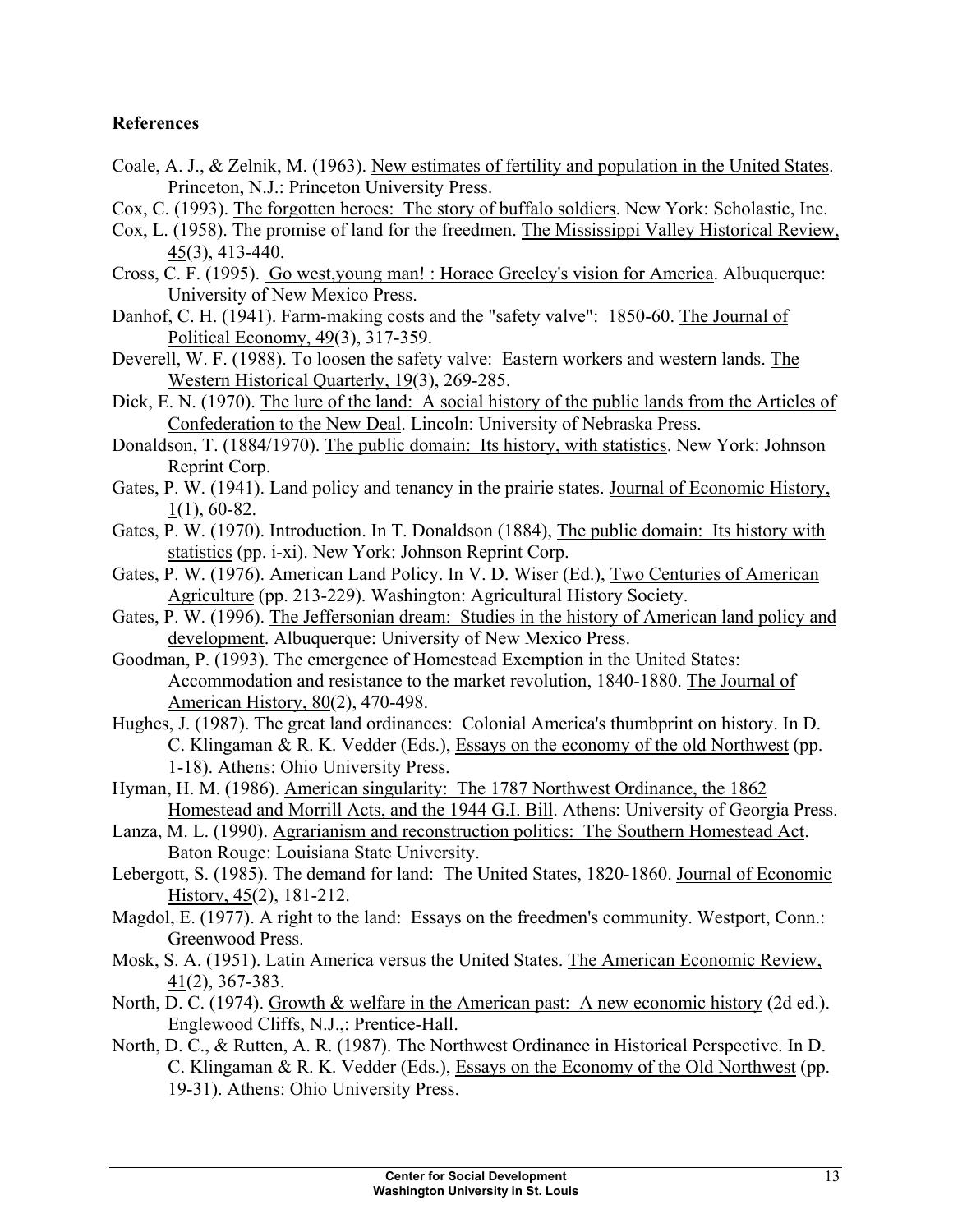- Oliver, M. L., & Shapiro, T. M. (1995). Black wealth/White wealth: A new perspective on racial inequality. New York: Routledge.
- Oubre, C. F. (1978). Forty acres and a mule: The Freedmen's Bureau and Black land ownership. Baton Rouge: Louisiana State University Press.
- Painter, N. I. (1977). Exodusters : Black migration to Kansas after Reconstruction (1st ed.). New York: Knopf.
- Peffer, E. L. (1951). The closing of the public domain: Disposal and reservation policies, 1900-50. Stanford, Calif.: Stanford University Press.
- Robbins, R. M. (1976). Our landed heritage: The public domain, 1776-1970 (2d , rev. ed.). Lincoln: University of Nebraska Press.
- Ryder, N. B. (1986). Observations on the history of cohort fertility in the United States. Population Development and Review, 12(4), 617-643.
- Sloan, I. J. (1976). American landmark legislation: Primary materials. Dobbs Ferry, N.Y.: Oceana Publications.
- U S Census Bureau (1975). Historical statistics of the United States: Colonial times to 1970. Washington, DC: Government Printing Office.
- U S Census Bureau (1999). Statistical abstract of the United States: 1999 (119<sup>th</sup> ed.). Washington, DC: Government Printing Office.
- U S Department of the Interior (1961). Public land statistics, 1961. Washington, DC: Government Printing Office.
- U S Department of the Interior (1998). Public land statistics, 1998. Washington, DC: Government Printing Office.
- Wilder, L. I. (1953). Little house on the prairie. New York: Harper & Row.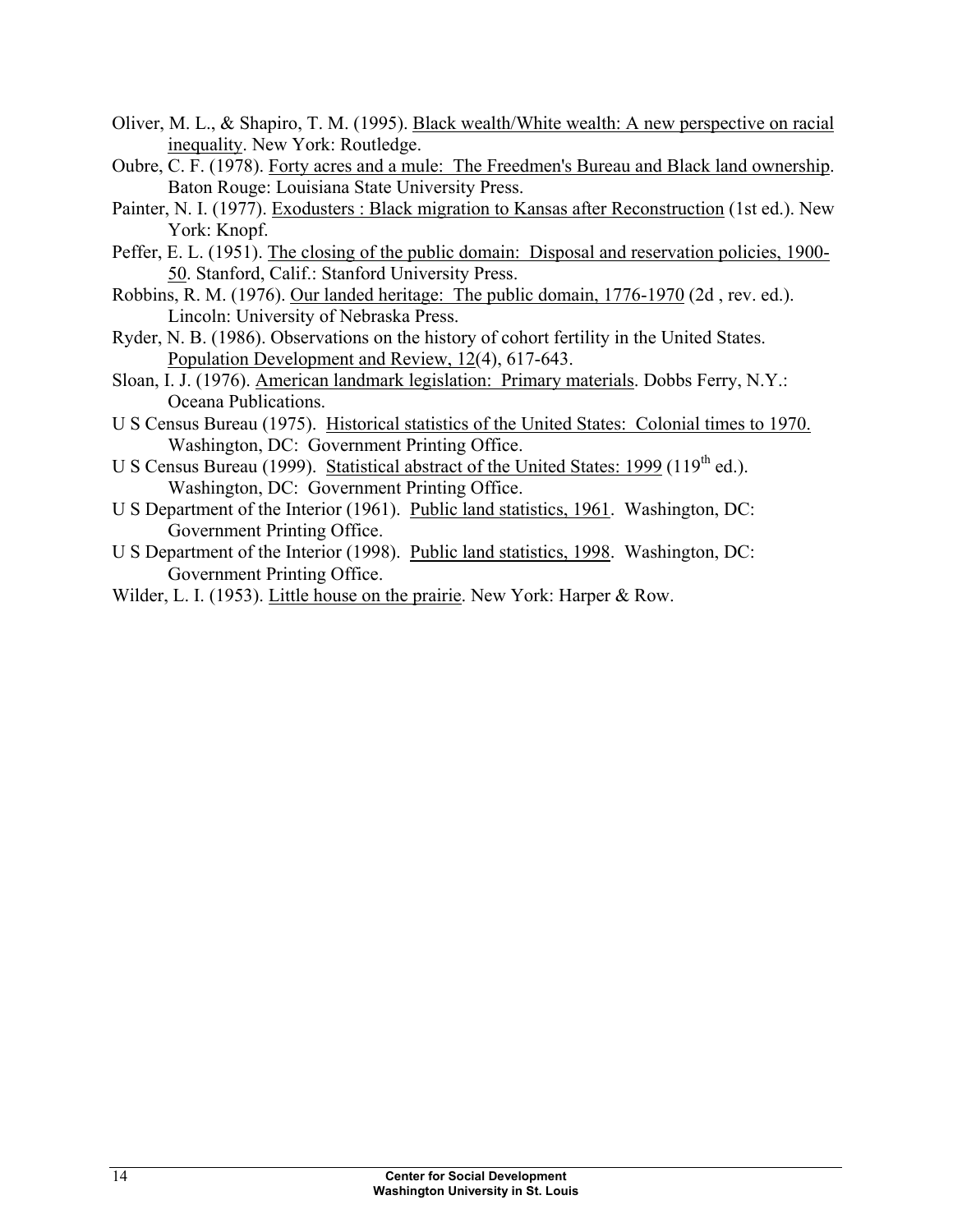| Year      | Original | Table 1<br>Acres |                  | Final    | Homestead Totals: Number of entries, acres and final patents<br>Year | Original | Acres    |           | Final    |
|-----------|----------|------------------|------------------|----------|----------------------------------------------------------------------|----------|----------|-----------|----------|
|           | Entries  |                  | <b>Tomestead</b> | Acreage  |                                                                      | Entries  |          | Homestead | Acreage  |
|           |          |                  | Patents          |          |                                                                      |          |          | Patents   |          |
|           |          |                  |                  |          | 1880                                                                 | 47293    | 6054709  | 15441     | 1938235  |
|           |          |                  |                  |          | 881                                                                  | 36999    | 5028101  | .5077     | 1928005  |
|           |          |                  |                  |          | 1882                                                                 | 45331    | 6348045  | 17174     | 2219454  |
| 1863      | 8223     | 1032872          |                  |          | 883                                                                  | 56565    | 8171914  | 18998     | 2504415  |
| 1864      | 9405     | 1247171          |                  |          | 1884                                                                 | 54982    | 7832000  |           | 2946000  |
| 1865      | 8924     | 1141443          |                  |          | 1885                                                                 | 60877    | 7416000  | 43909     | 3033000  |
| 1866      | 15355    | 1890848          |                  |          | 886                                                                  | 61638    | 9145000  |           | 2664000  |
| 1867      | 16957    | 1834513          |                  |          | 1887                                                                 | 52028    | 7594000  |           | 2749000  |
| 1868      | 23746    | 2332151          | 2772             | 355086   | 888                                                                  | 46236    | 6677000  | 115264    | 3175000  |
| 1869      | 25628    | 2698482          | 3965             | 504302   | 1889                                                                 | 42183    | 6029000  |           | 3682000  |
| Total     |          |                  |                  |          | $\Gamma$ otal                                                        |          |          |           |          |
| 1863-1869 | 108238   | 12177480         | 6737             | 859388   | 1880-1889                                                            | 504132   | 70295769 | 225863    | 26839109 |
|           |          |                  |                  |          |                                                                      |          |          |           |          |
| 1870      | 33972    | 3754203          | 4041             | 519728   | 1890                                                                 | 40244    | 5532000  |           | 4061000  |
| 1871      | 39768    | 4657355          | 5087             | 629162   | 1891                                                                 | 37602    | 5040000  |           | 3955000  |
| 1872      | 38742    | 4595435          | 5917             | 707410   | 1892                                                                 | 55113    | 7716000  |           | 3260000  |
| 1873      | 31561    | 3760200          | 10311            | 1224891  | 893                                                                  | 48436    | 6809000  |           | 3477000  |
| 1874      | 29126    | 3489570          | 14129            | 1585782  | 894                                                                  | 56632    | 8047000  | 116178    | 2930000  |
| 1875      | 20668    | 2369782          | 18293            | 2068538  | 1895                                                                 | 37336    | 5009000  |           | 2981000  |
| 1876      | 25104    | 2867814          | 22530            | 2590553  | 896                                                                  | 36548    | 4831000  |           | 2790000  |
| 1877      | 18675    | 2176257          | 19900            | 2407828  | 1897                                                                 | 33250    | 4452000  |           | 2778000  |
| 1878      | 35630    | 4496855          | 22460            | 2662981  | 868                                                                  | 44980    | 6207000  |           | 3095000  |
| 1879      | 41005    | 5267385          | 17391            | 2070842  | 1899                                                                 | 45776    | 6178000  | 110593    | 3134000  |
| Total     |          |                  |                  |          | $\Gamma$ otal                                                        |          |          |           |          |
| 1870-1879 | 314251   | 37434856         | 140059           | 16467715 | 1890-1899                                                            | 435917   | 59821000 | 226771    | 32461000 |
| Note      |          |                  |                  |          |                                                                      |          |          |           |          |

**Center for Social Development**<br>Washington University in St. Louis **Washington University in St. Louis Center for Social Development** 

Homestead patents represent the number of households making final entry and receiving an equitable title to their land after complying with the relevant legal requirements, typically five years residence.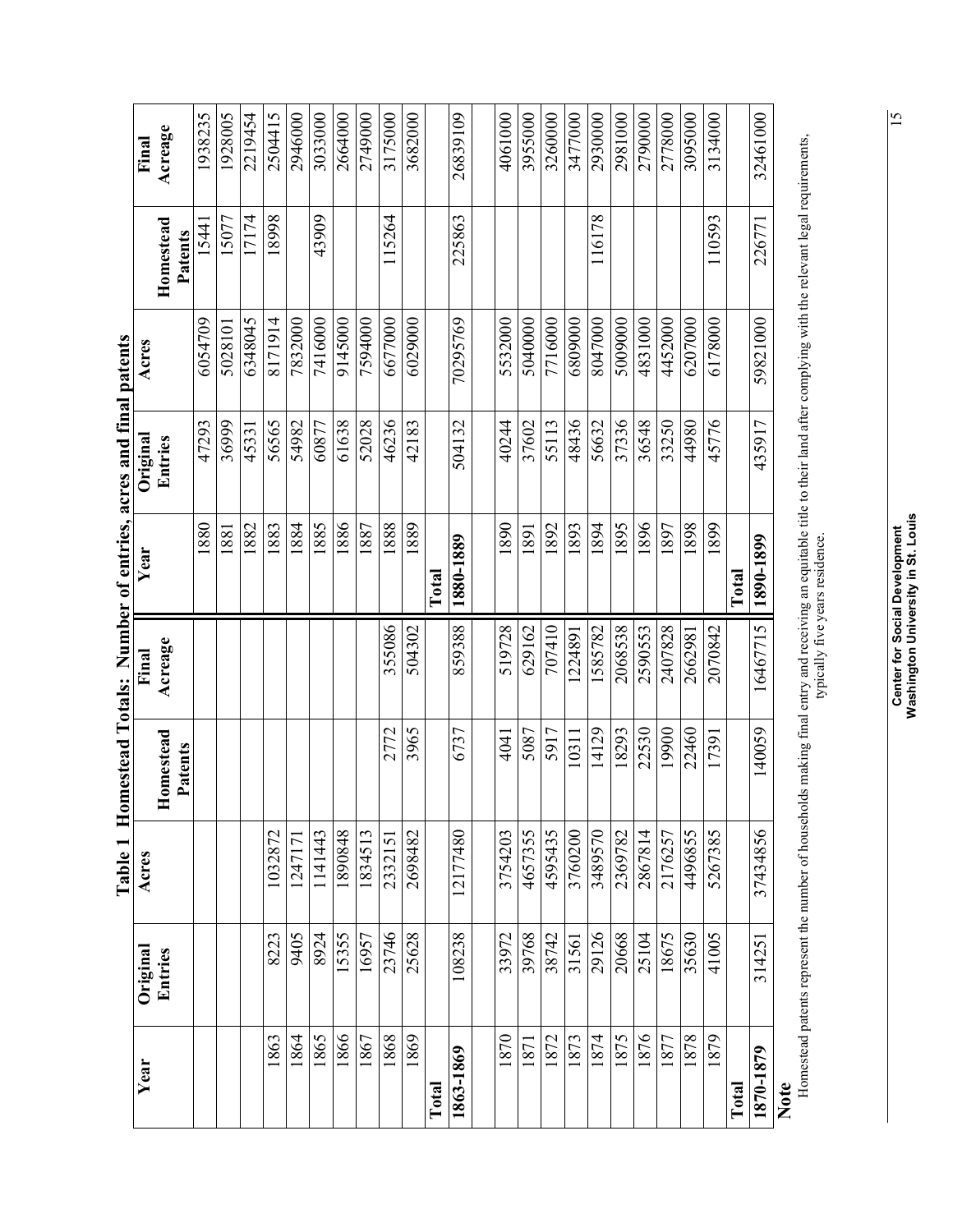|                |                                              | Homestead Totals: |                      |          | Number of entries, acres and final patents (Table 1 Continued) |           |             |                      |             |
|----------------|----------------------------------------------|-------------------|----------------------|----------|----------------------------------------------------------------|-----------|-------------|----------------------|-------------|
| Year           | Original                                     | Acres             |                      | Final    | Year                                                           | Original  | Acres       |                      | Final       |
|                | Entries                                      |                   | Homestead<br>Patents | Acreage  |                                                                | Entries   |             | Homestead<br>Patents | Acreage     |
| 1900           | 61270                                        | 8478000           |                      | 3478000  | 1920                                                           | 48532     | 13511000    |                      | 8373000     |
| 1901           | 68648                                        | 9497000           |                      | 5241000  | 1921                                                           | 43813     | 3662000     |                      | 7727000     |
| 1902           | 98829                                        | 4033000           |                      | 4343000  | 1922                                                           | 29263     | 8980000     |                      | 7307000     |
| 1903           | 80188                                        | 1193000           |                      | 3577000  | 1923                                                           | 18942     | 5524000     |                      | 5594000     |
| 1904           | 69175                                        | 10171000          |                      | 3233000  | 1924                                                           | 13886     | 3873000     | 119949               | 4791000     |
| 1905           | 70344                                        | 2896000           | 14412                | 3419000  | 1925                                                           | 1010      | 3041000     |                      | 4049000     |
| 1906           | 89600                                        | 13975000          |                      | 3527000  | 1926                                                           | 10354     | 2875000     |                      | 3451000     |
| 1907           | 93957                                        | 14755000          |                      | 3741000  | 1927                                                           | 10500     | 3237000     |                      | 2584000     |
| 1908           | 87057                                        | 3586000           |                      | 4243000  | 1928                                                           | 10429     | 3367000     |                      | 1816000     |
| 1909           | 75445                                        | 12302000          | 130430               | 3699000  | 1929                                                           | 11598     | 4178000     | 39439                | 1701000     |
| $\Gamma$ otal  |                                              |                   |                      |          | Total                                                          |           |             |                      |             |
| 1900-1909      | 794513                                       | 120886000         | 274551               | 38501000 | 1920-1929                                                      | 208327    | 62248000    | 159388               | 47393000    |
|                |                                              |                   |                      |          |                                                                |           |             |                      |             |
| 1910           | 98598                                        | 18329000          |                      | 3796000  | 1930                                                           | 12708     | 4723000     |                      | 1371000     |
| $\frac{1}{91}$ | 70720                                        | 17639000          |                      | 4620000  | 1931                                                           | 12640     | 4757000     |                      | 1353000     |
| 1912           | 52991                                        | 3624000           |                      | 4306000  | 1932                                                           | 10639     | 3914000     |                      | 1210000     |
| 1913           | 57800                                        | 1222000           |                      | 0009000  | 1933                                                           | 7527      | 2642000     |                      | 907000      |
| 1914           | 62229                                        | 2117000           |                      | 9291000  | 1934                                                           | 7507      | 2787000     | 20501                | 1124000     |
| 1915           | 62360                                        | 12440000          | 189553               | 7181000  | 1935                                                           | 3297      | 1166000     |                      | 1640000     |
| 1916           | 65282                                        | 13628000          |                      | 7278000  | 1936                                                           | 1209      | 357000      |                      | 1765000     |
| 1917           | 58896                                        | 12021000          |                      | 8497000  | 1937                                                           | 561       | 111000      |                      | 1915000     |
| 1918           | 35875                                        | 7420000           |                      | 8236000  | 1938                                                           | 447       | 78000       |                      | 1362000     |
| 1919           | 3934                                         | 10204000          | 19540                | 6525000  | 939                                                            | 378       | 66000       | 19533                | 1089000     |
| $\Gamma$ otal  |                                              |                   |                      |          | <b>Totals</b>                                                  |           |             |                      |             |
| 1910-1919      | 604092                                       | 128644000         | 384954               | 69739000 | 1930-1939                                                      | 56913     | 20601000    | 40034                | 13736000    |
|                |                                              |                   |                      |          |                                                                |           |             |                      |             |
|                |                                              |                   |                      |          | $Grand$                                                        | 3,026,383 | 512,108,105 | 1,458,357            | 245,996,212 |
|                |                                              |                   |                      |          | Total                                                          |           |             |                      |             |
|                | Data compiled from the following references: |                   |                      |          |                                                                |           |             |                      |             |

**Data compiled from the following references:** 

Late Compresse The Community of Community Communications (New York Martistics, New York: Johnson Reprint Corporation, (original published in 1884).<br>Donaldson, Thomas (1970). The Public Domain: Its History With Statistics. Donaldson, Thomas (1970). The Public Domain: Its History With Statistics. New York: Johnson Reprint Corporation, (original published in 1884). U S Census Bureau (1975). Historical Statistics of the United States: Colonial Times to 1970. Washington, DC: GPO.

U S Department of the Interior (1961). Public Land Statistics, 1961. Washington, DC: GPO.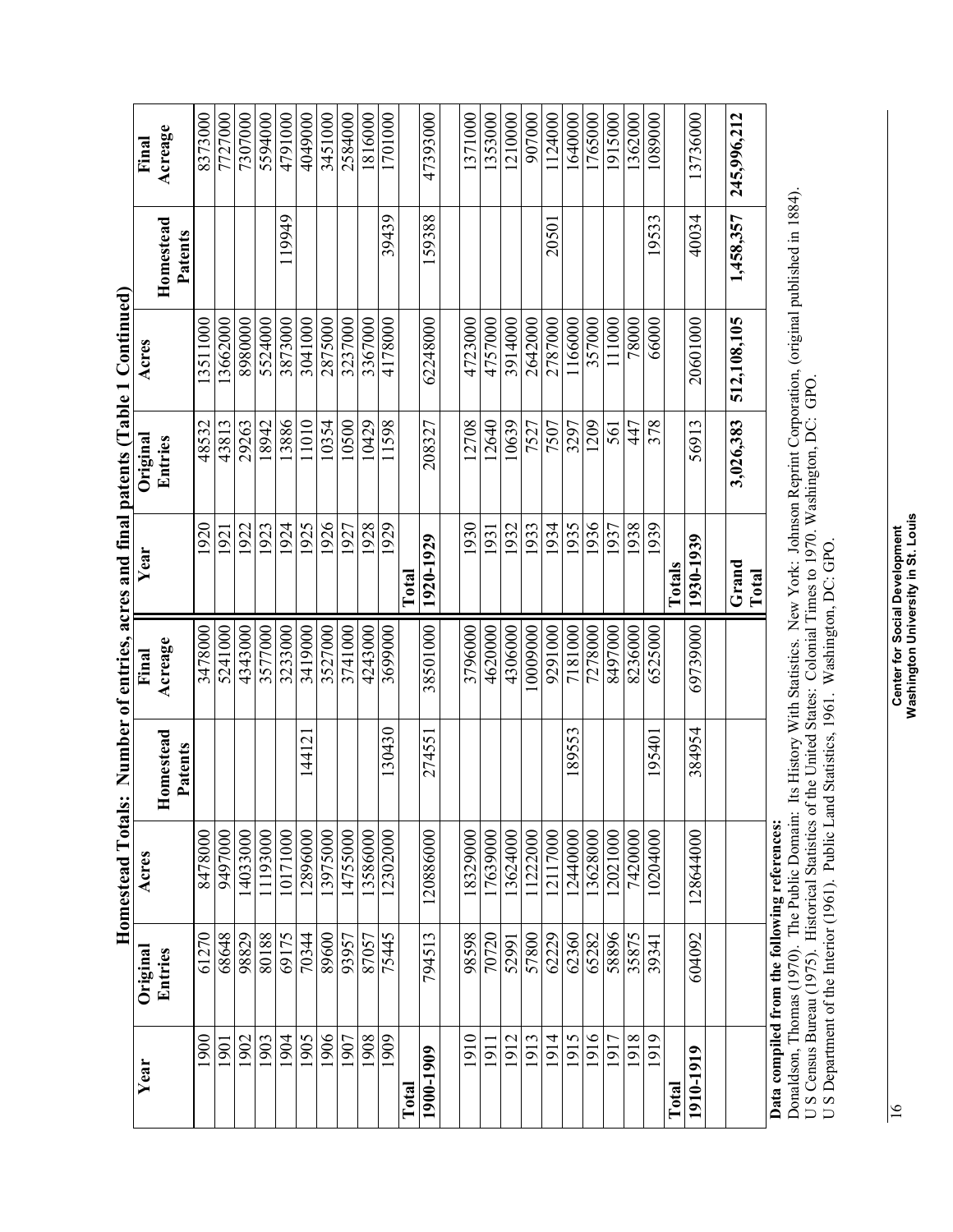|                       | <b>Homesteads</b> | <b>Total</b>     |                    | Percent  |            |            |            |
|-----------------------|-------------------|------------------|--------------------|----------|------------|------------|------------|
|                       | Awarded in        | <b>Fertility</b> | <b>Estimated #</b> | married  | 2nd        | 3rd        | 4th        |
| Years                 | period            | Rate             | of children        | (cohort) | Generation | Generation | Generation |
|                       |                   |                  |                    |          |            |            |            |
| 1867-1870             | 10,778            | 4.555            | 49,094             | 0.922    | 177,799    | 533,277    | 1,253,105  |
| 1871-1875             |                   | 4.558            | 244,933            | 0.927    | 823,749    |            |            |
|                       | 53,737            |                  |                    |          |            | 2,323,892  | 6,846,754  |
| 1876-1880             | 97,722            | 4.312            | 421,377            | 0.927    | 1,336,690  | 3,284,537  | 10,614,744 |
|                       |                   |                  |                    |          |            |            |            |
| 1881-1885             | 95,158            | 4.268            | 406,134            | 0.936    | 1,325,934  | 2,769,463  | 9,644,290  |
| 1886-1890             | 115,264           | 4.018            | 463,131            | 0.939    | 1,442,931  | 2,976,086  | 9,176,338  |
|                       |                   |                  |                    |          |            |            |            |
| 1891-1895             | 116,178           | 3.928            | 456,347            | 0.942    | 1,368,735  | 3,216,281  | 7,458,786  |
| 1896-1900             | 110,593           | 3.628            | 401,231            | 0.941    | 1,131,921  | 3,334,916  | 6,035,114  |
| 1901-1905             | 144,121           | 3.422            | 493,182            | 0.948    | 1,211,855  | 3,916,390  | N/A        |
| 1906-1910             | 130,430           | 3.488            | 454,940            | 0.952    | 950,227    | 3,309,041  | N/A        |
| 1911-1915             | 189,553           | 3.318            | 628,937            | 0.962    | 1,297,200  | 3,999,732  | N/A        |
| 1916-1920             | 195,401           | 3.184            | 622,157            | 0.971    | 1,461,956  | 3,390,382  | N/A        |
| 1921-1925             | 119,949           | 2.998            | 359,607            | 0.973    | 1,059,490  | 1,917,333  | N/A        |
| 1926-1930             | 39,439            | 2.592            | 102,226            | 0.974    | 330,367    | N/A        | N/A        |
| 1931-1935             | 20,501            | 2.194            | 44,979             | 0.976    | 156,634    | N/A        | N/A        |
| 1936-1940             | 19,533            | 2.144            | 41,879             | 0.969    | 129,127    | N/A        | N/A        |
| Grand<br><b>Total</b> | 1,458,357         |                  | 5,190,154          |          | 14,204,616 | 34,971,331 | 51,029,131 |

**Table 2 Projected Beneficiaries of the Homestead Act—High Estimate** 

• High estimate:  $51,029,131 + 34,971,331 + 6,785,940 = 92,786,402$ 

- Homesteads Awarded taken from Table 1, Column 3 of this paper.
- Total fertility rate statistics taken from Coale and Zelnik (1963) New estimates of fertility and population in the United States. Princeton, N.J.: Princeton University Press.
- Percent married statistics taken from Ryder (1986) Observations on the history of cohort fertility in the United States. Population Development and Review, 12(4), 617-643.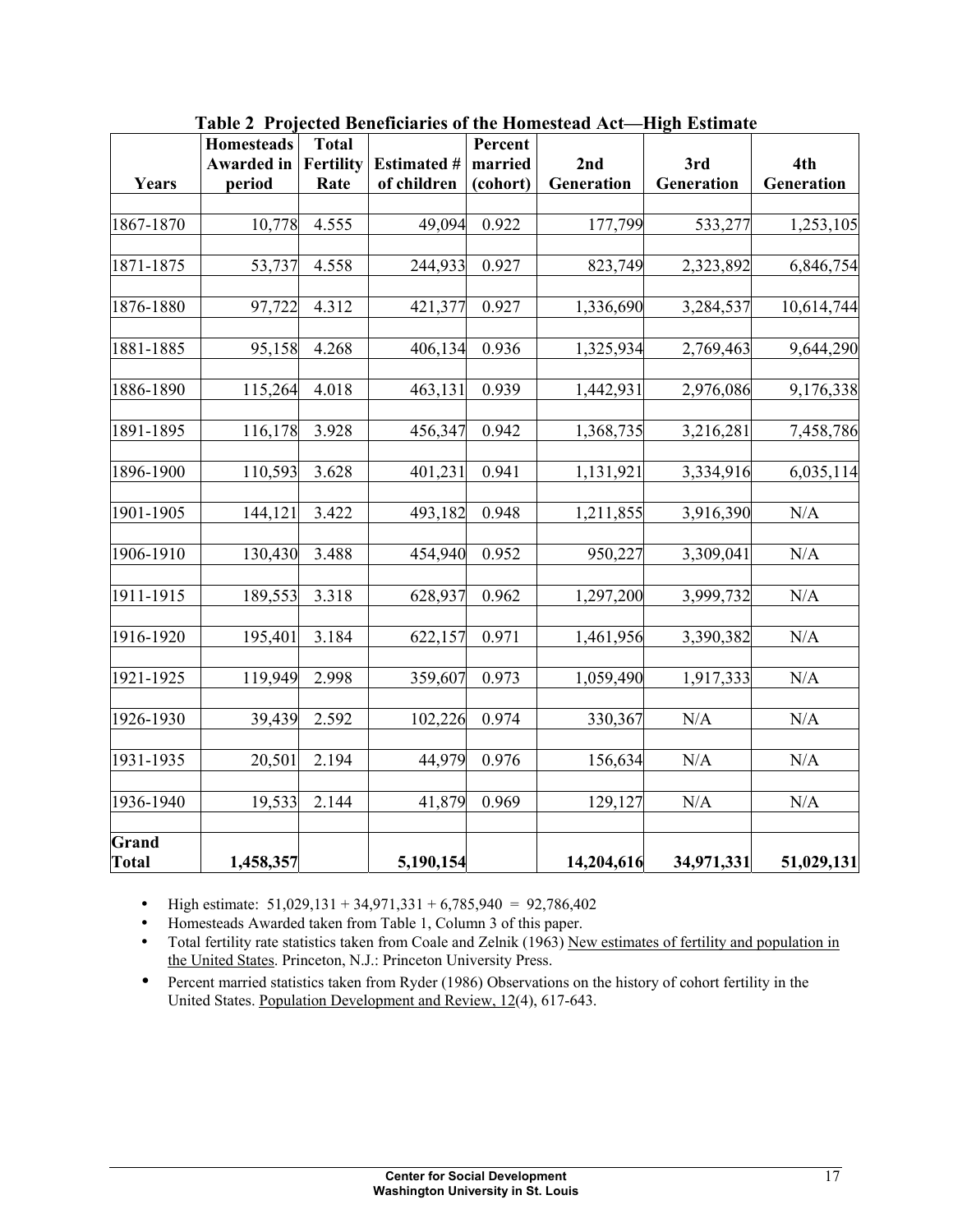|                       | <b>Homesteads</b> | <b>Total</b>     |                    | Percent  |            |            |            |
|-----------------------|-------------------|------------------|--------------------|----------|------------|------------|------------|
|                       | <b>Awarded</b> in | <b>Fertility</b> | <b>Estimated #</b> | married  | 2nd        | 3rd        | 4th        |
| Years                 | period            | Rate             | of children        | (cohort) | Generation | Generation | Generation |
|                       |                   |                  |                    |          |            |            |            |
| 1867-1870             | 10,778            | 4.555            | 49,094             | 0.922    | 88,899     | 266,639    | 626,553    |
|                       |                   |                  |                    |          |            |            |            |
| 1871-1875             | 53,737            | 4.558            | 244,933            | 0.927    | 411,874    | 1,161,946  | 3,423,377  |
|                       |                   |                  |                    |          |            |            |            |
| 1876-1880             | 97,722            | 4.312            | 421,377            | 0.927    | 668,345    | 1,642,269  | 5,307,372  |
|                       |                   |                  |                    |          |            |            |            |
| 1881-1885             | 95,158            | 4.268            | 406,134            | 0.936    | 662,967    | 1,384,732  | 4,822,145  |
|                       |                   |                  |                    |          |            |            |            |
| 1886-1890             | 115,264           | 4.018            | 463,131            | 0.939    | 721,466    | 1,488,043  | 4,588,169  |
| 1891-1895             |                   | 3.928            | 456,347            | 0.942    | 684,367    | 1,608,140  |            |
|                       | 116,178           |                  |                    |          |            |            | 3,729,393  |
| 1896-1900             | 110,593           | 3.628            | 401,231            | 0.941    | 565,961    | 1,667,458  | 3,017,557  |
|                       |                   |                  |                    |          |            |            |            |
| 1901-1905             | 144,121           | 3.422            | 493,182            | 0.948    | 605,927    | 1,958,195  | N/A        |
|                       |                   |                  |                    |          |            |            |            |
| 1906-1910             | 130,430           | 3.488            | 454,940            | 0.952    | 475,114    | 1,654,521  | N/A        |
|                       |                   |                  |                    |          |            |            |            |
| 1911-1915             | 189,553           | 3.318            | 628,937            | 0.962    | 648,600    | 1,999,866  | N/A        |
|                       |                   |                  |                    |          |            |            |            |
| 1916-1920             | 195,401           | 3.184            | 622,157            | 0.971    | 730,978    | 1,695,191  | N/A        |
|                       |                   |                  |                    |          |            |            |            |
| 1921-1925             | 119,949           | 2.998            | 359,607            | 0.973    | 529,745    | 958,667    | N/A        |
| 1926-1930             | 39,439            | 2.592            | 102,226            | 0.974    | 165,183    | N/A        | N/A        |
|                       |                   |                  |                    |          |            |            |            |
| 1931-1935             | 20,501            | 2.194            | 44,979             | 0.976    | 78,317     | N/A        | N/A        |
|                       |                   |                  |                    |          |            |            |            |
| 1936-1940             | 19,533            | 2.144            | 41,879             | 0.969    | 64,564     | N/A        | N/A        |
|                       |                   |                  |                    |          |            |            |            |
| Grand<br><b>Total</b> | 1,458,357         |                  | 5,190,154          |          | 7,102,308  | 17,485,665 | 25,514,566 |

**Table 3 Projected Beneficiaries of the Homestead Act—Medium Estimate** 

• Medium estimate:  $25,514,566 + 17,485,665 + 3,392,970 = 46,393,201$ 

• Homesteads Awarded taken from Table 1, Column 3 of this paper.

- Total fertility rate statistics taken from Coale and Zelnik (1963) New estimates of fertility and population in the United States. Princeton, N.J.: Princeton University Press.
- Percent married statistics taken from Ryder (1986) Observations on the history of cohort fertility in the United States. Population Development and Review, 12(4), 617-643.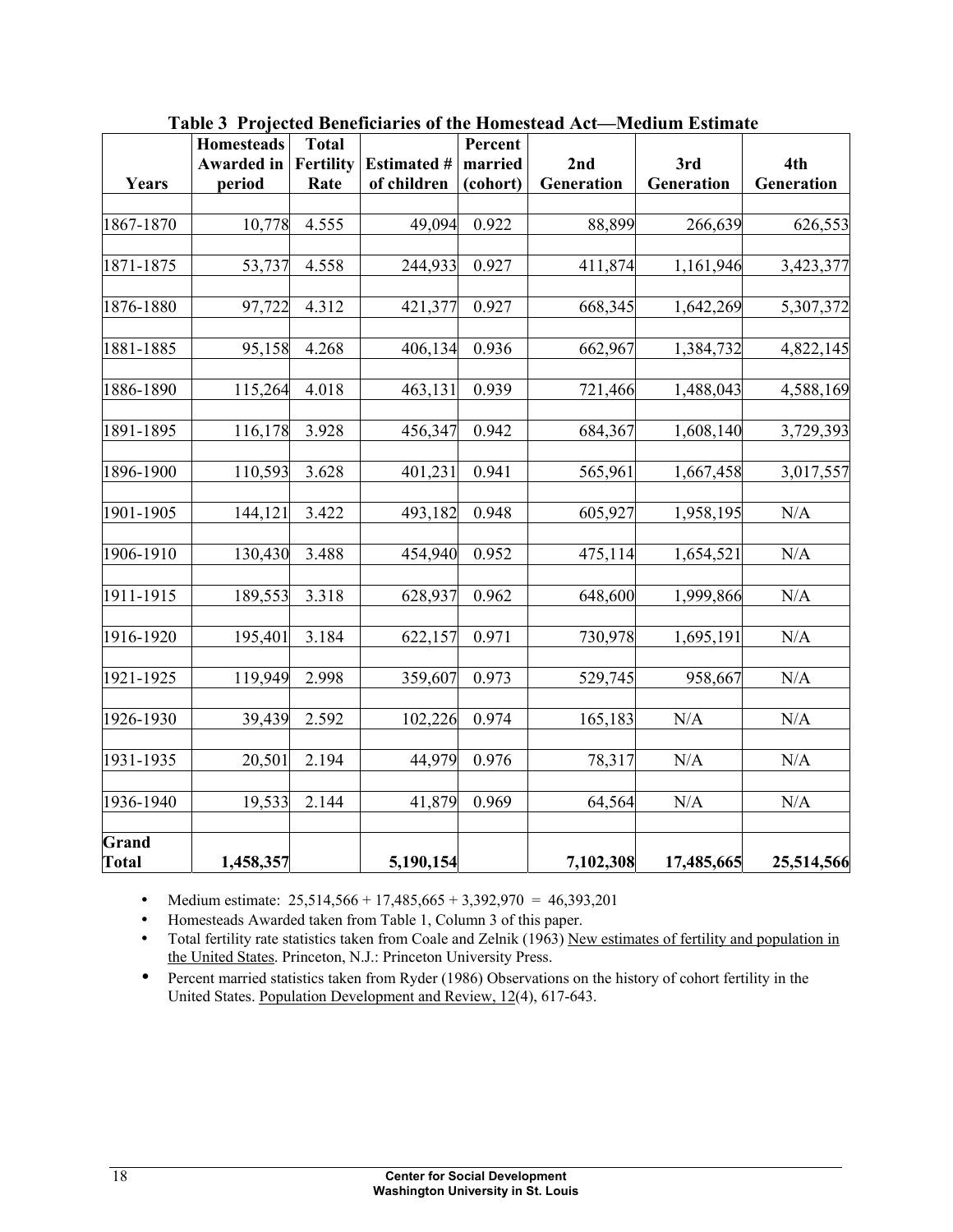|                              | <b>Homesteads</b><br><b>Awarded</b> in | <b>Total</b><br>Fertility | <b>Estimated #</b> | Percent<br>married | 2nd        | 3rd        | 4th        |
|------------------------------|----------------------------------------|---------------------------|--------------------|--------------------|------------|------------|------------|
| Years                        | period                                 | Rate                      | of children        | (cohort)           | Generation | Generation | Generation |
|                              |                                        |                           |                    |                    |            |            |            |
| 1867-1870                    | 10,778                                 | 4.555                     | 49,094             | 0.922              | 177,799    | 117,075    | 75,962     |
| 1871-1875                    | 53,737                                 | 4.558                     | 244,933            | 0.927              | 823,749    | 509,849    | 446,646    |
| 1876-1880                    | 97,722                                 | 4.312                     | 421,377            | 0.927              | 1,336,690  | 761,720    | 776,017    |
| 1881-1885                    | 95,158                                 | 4.268                     | 406,134            | 0.936              | 1,325,934  | 648,890    | 692,139    |
| 1886-1890                    | 115,264                                | 4.018                     | 463,131            | 0.939              | 1,442,931  | 740,688    | 733,023    |
| 1891-1895                    | 116,178                                | 3.928                     | 456,347            | 0.942              | 1,368,735  | 818,809    | 633,101    |
| 1896-1900                    | 110,593                                | 3.628                     | 401,231            | 0.941              | 1,131,921  | 919,216    | 589,654    |
| 1901-1905                    | 144,121                                | 3.422                     | 493,182            | 0.948              | 1,211,855  | 1,144,474  | N/A        |
| 1906-1910                    | 130,430                                | 3.488                     | 454,940            | 0.952              | 950,227    | 948,693    | N/A        |
| 1911-1915                    | 189,553                                | 3.318                     | 628,937            | 0.962              | 1,297,200  | 1,205,465  | N/A        |
| 1916-1920                    | 195,401                                | 3.184                     | 622,157            | 0.971              | 1,461,956  | 1,064,819  | N/A        |
| 1921-1925                    | 119,949                                | 2.998                     | 359,607            | 0.973              | 1,059,490  | 639,537    | N/A        |
| 1926-1930                    | 39,439                                 | 2.592                     | 102,226            | 0.974              | 330,367    | N/A        | N/A        |
| 1931-1935                    | 20,501                                 | 2.194                     | 44,979             | 0.976              | 156,634    | N/A        | N/A        |
| 1936-1940                    | 19,533                                 | 2.144                     | 41,879             | 0.969              | 129,127    | N/A        | N/A        |
| <b>Grand</b><br><b>Total</b> | 1,458,357                              |                           | 5,190,154          |                    | 14,204,616 | 9,519,235  | 3,946,541  |

**Table 4 Projected Beneficiaries of the Homestead Act--Low Estimate** 

• Low estimate =  $3,946,541 + 9,519,235 + 6,785,940 = 20,251,716$ 

• Homesteads Awarded taken from Table 1, Column 3 of this paper.

- Total fertility rate statistics taken from Coale and Zelnik (1963) New estimates of fertility and population in the United States. Princeton, N.J.: Princeton University Press.
- Percent married statistics taken from Ryder (1986) Observations on the history of cohort fertility in the United States. Population Development and Review, 12(4), 617-643.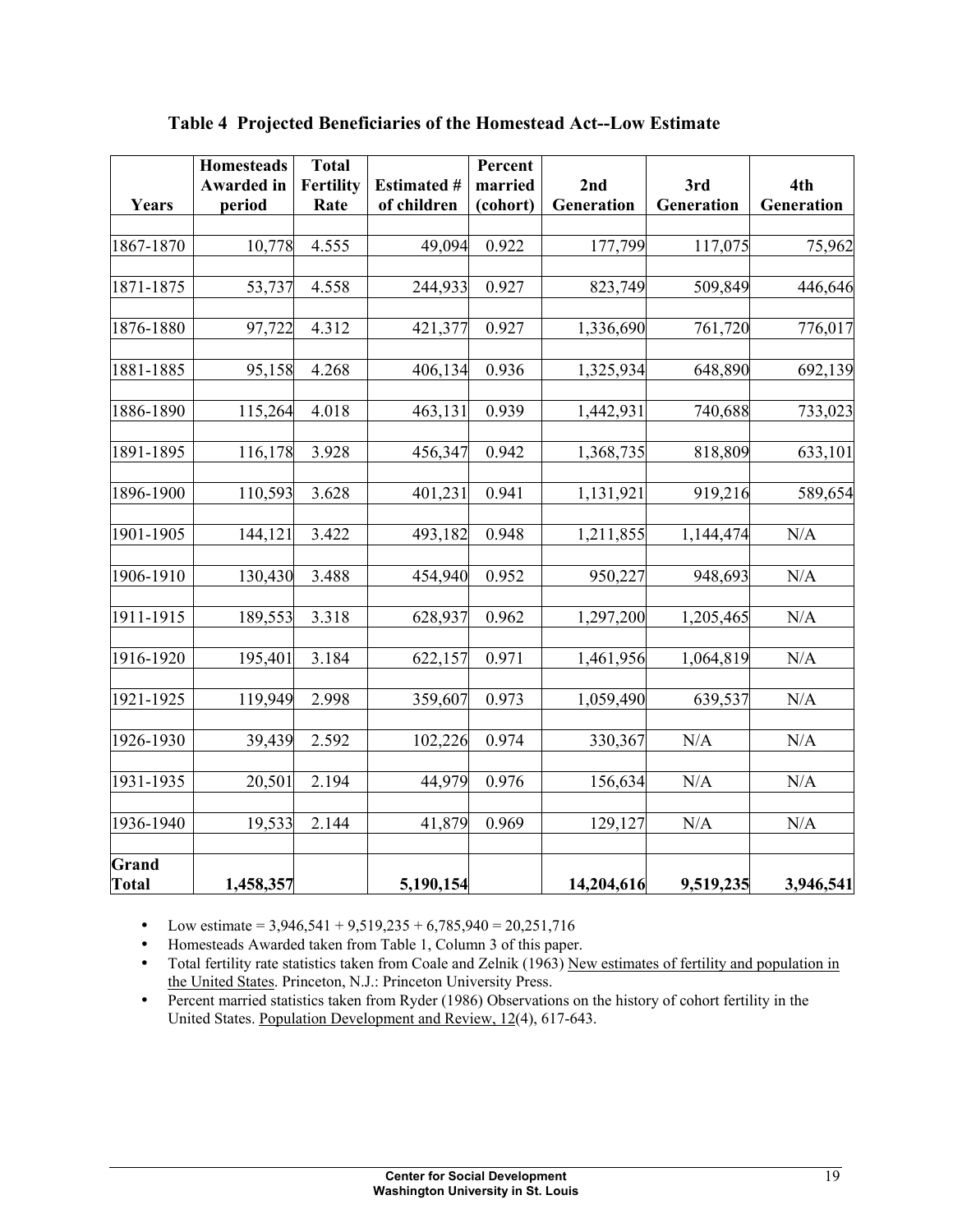## Chart 1

## *Calculating projected number of beneficiaries*

Estimated number of children:

Homesteads Awarded in period **X** Total Fertility Rate

Estimated children in the  $2<sup>nd</sup>$  generation:

Number of Children **X** Percent Married **X** Total Fertility Rate

Estimated children in the 3<sup>rd</sup> generation:

2nd Generation Children **X** Percent Married **X** Total Fertility Rate

Estimated children in the  $4<sup>th</sup>$  generation:

3rd Generation Children **X** Percent Married **X** Total Fertility Rate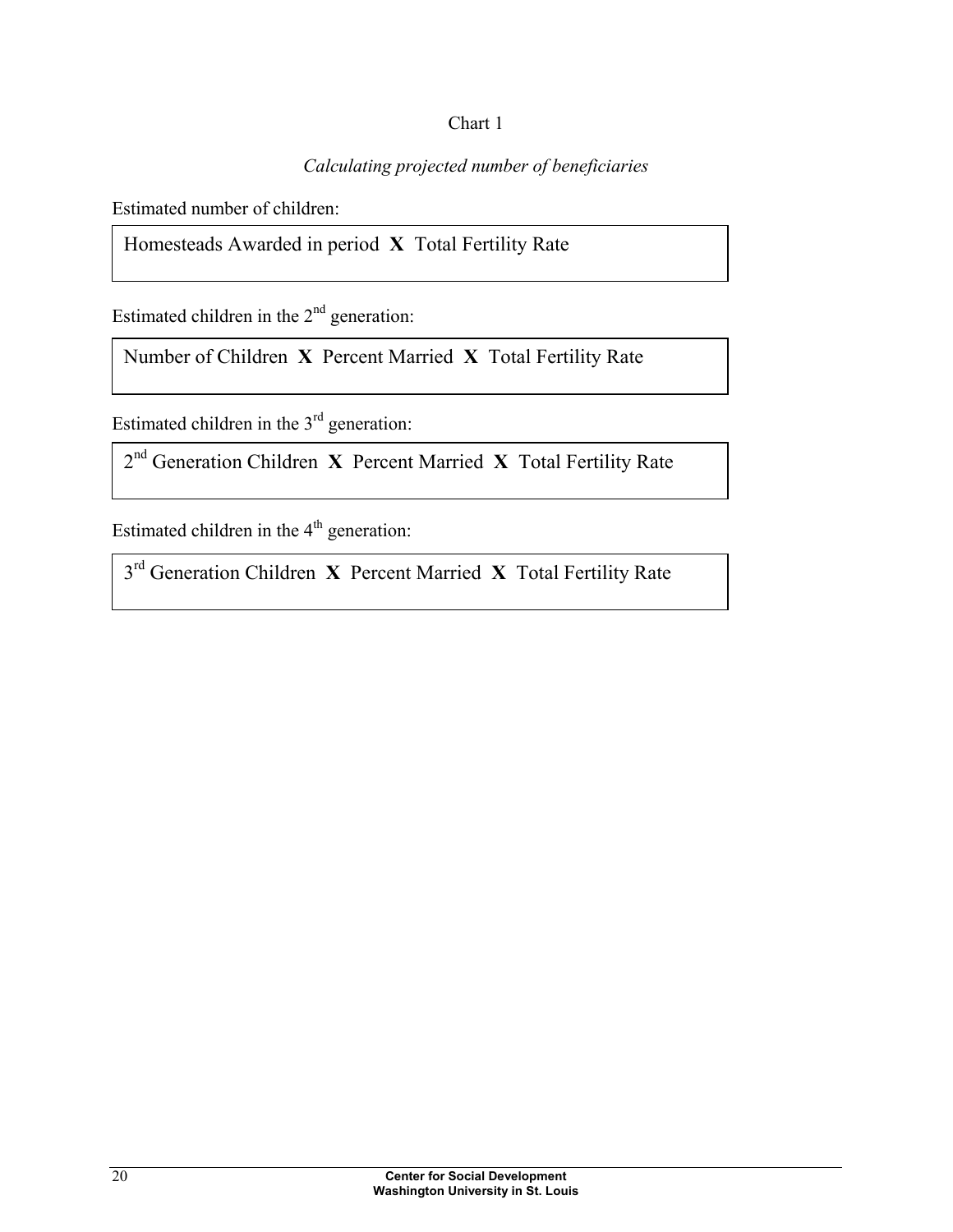

**Summary of 3 Scenarios**

**descendents (in millions)**